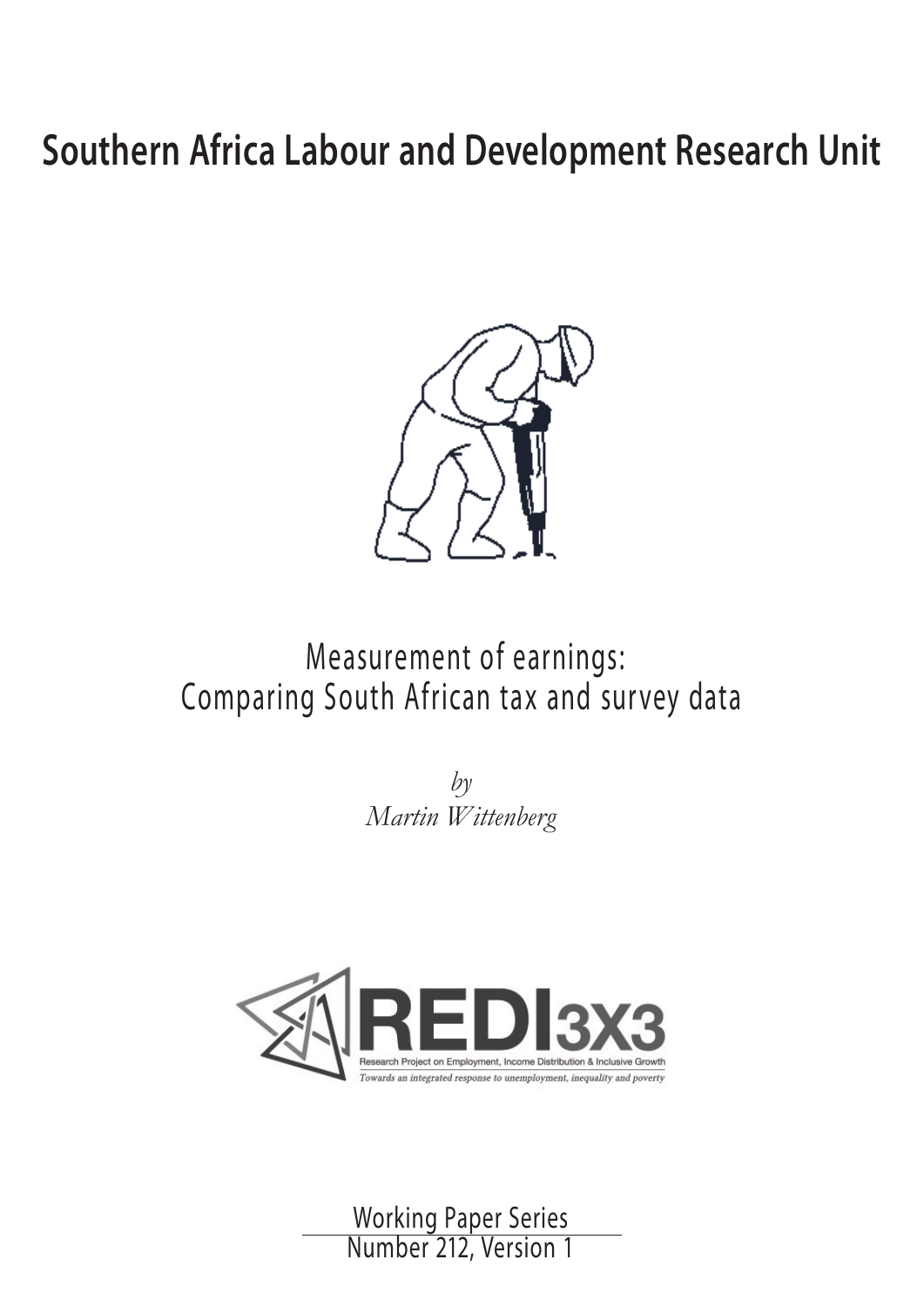# About the Author(s)

Martin Wittenberg: School of Economics, SALDRU and Director, DataFirst, University of Cape Town

# Acknowledgements

 I would like to thank REDI3x3 for funding this research and for giving me access to the data. Many thanks to Elizabeth Gavin for talking me through some of the intricacies of the data. I would also like to thank an anonymous referee for helpful comments. Ingrid Woolard, Kezia Lilenstein and Andrew Kerr provided useful feedback on some parts of this work. None of them are responsible for any errors in the analysis.

The financial assistance of the Research Project on Employment, Income Distribution and Inclusive Growth (REDI3x3) is acknowledged. Findings, opinions and conclusions are those of the author and are not to be attributed to said research Project, its affiliated institutions or its sponsors.

This research report was first published in October 2017 as Working Paper 41 of the Research Project on Employment, Income Distribution and Inclusive Growth (REDI3x3), funded by the South African National Treasury and based at SALDRU, University of Cape Town: www.redi3x3.org

# Recommended citation

Wittenberg, M (2017). Measurement of earnings: Comparing South African tax and survey data. Cape Town: SALDRU, UCT. (SALDRU Working Paper Number 212).

ISBN: 978-1-928281-73-3

© Southern Africa Labour and Development Research Unit, UCT, 2017

Working Papers can be downloaded in Adobe Acrobat format from www.saldru.uct.ac.za. Printed copies of Working Papers are available for R25.00 each plus vat and postage charges.

Orders may be directed to: The Senior Administrative Officer, SALDRU, University of Cape Town, Private Bag, Rondebosch, 7701, Tel: (021) 650 5696, Fax: (021) 650 5697, Email: tania.hendricks@uct.ac.za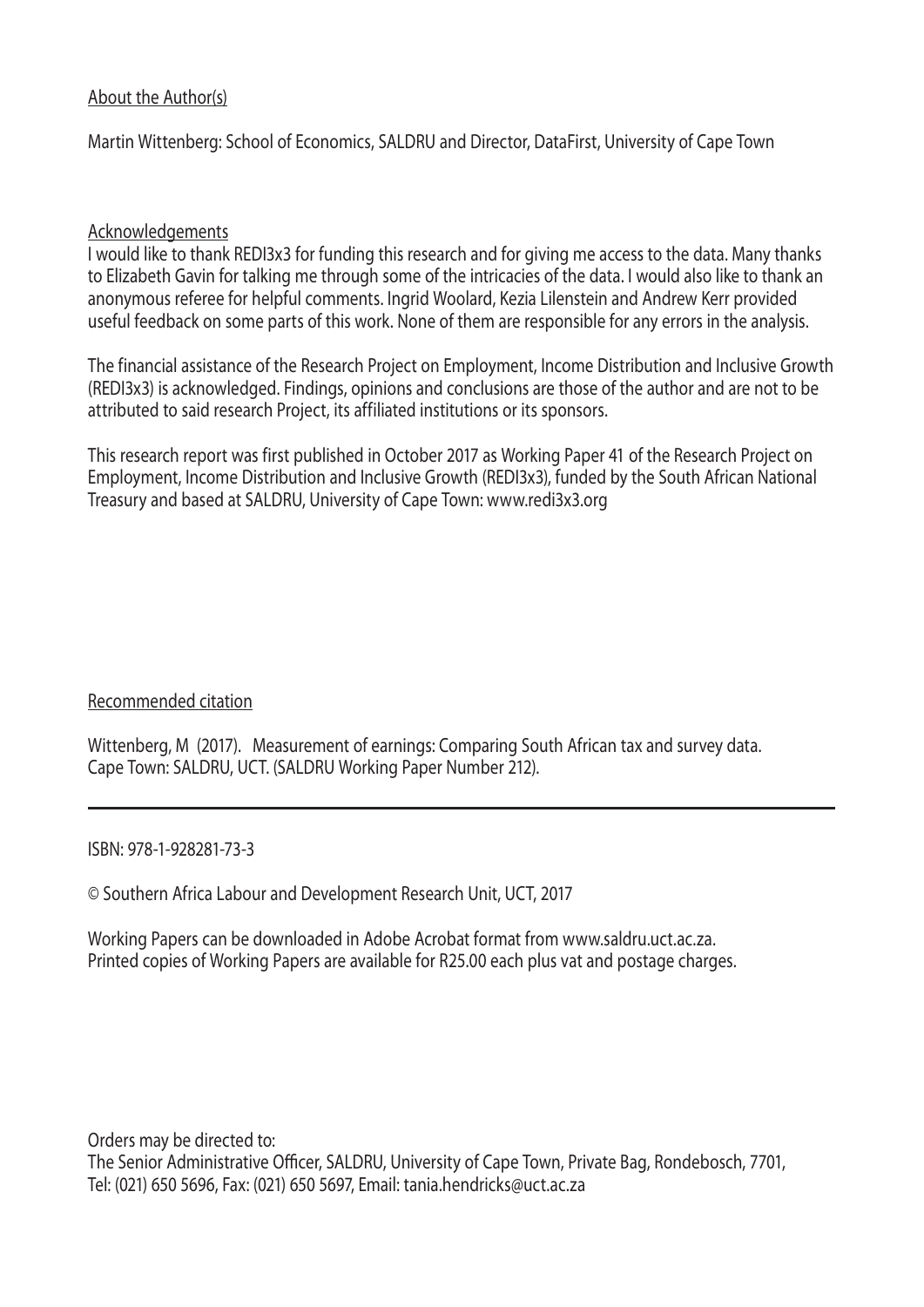



# **Measurement of earnings: Comparing South African tax and survey data**

Martin Wittenberg

Saldru Working Paper 212 University of Cape Town October 2017

# **Abstract**

Comparing earnings in the tax assessment data to those in the QLFS, it appears that earnings of employees in the QLFS are underreported by perhaps 40%, with bigger gaps near the top of the distribution. Benefits and annual bonuses contribute substantially to the gap. In the case of self-employment incomes it is also the case that high earnings are missing or underreported in the QLFS, but the tax data seems to miss many mid- and low-income self-employed earners. These differences make sense when one considers the incentives for reporting accurately to SARS versus to Statistics South Africa. These errors mean that earnings inequality as measured by the Gini coefficient is probably underestimated in the surveys by three percentage points.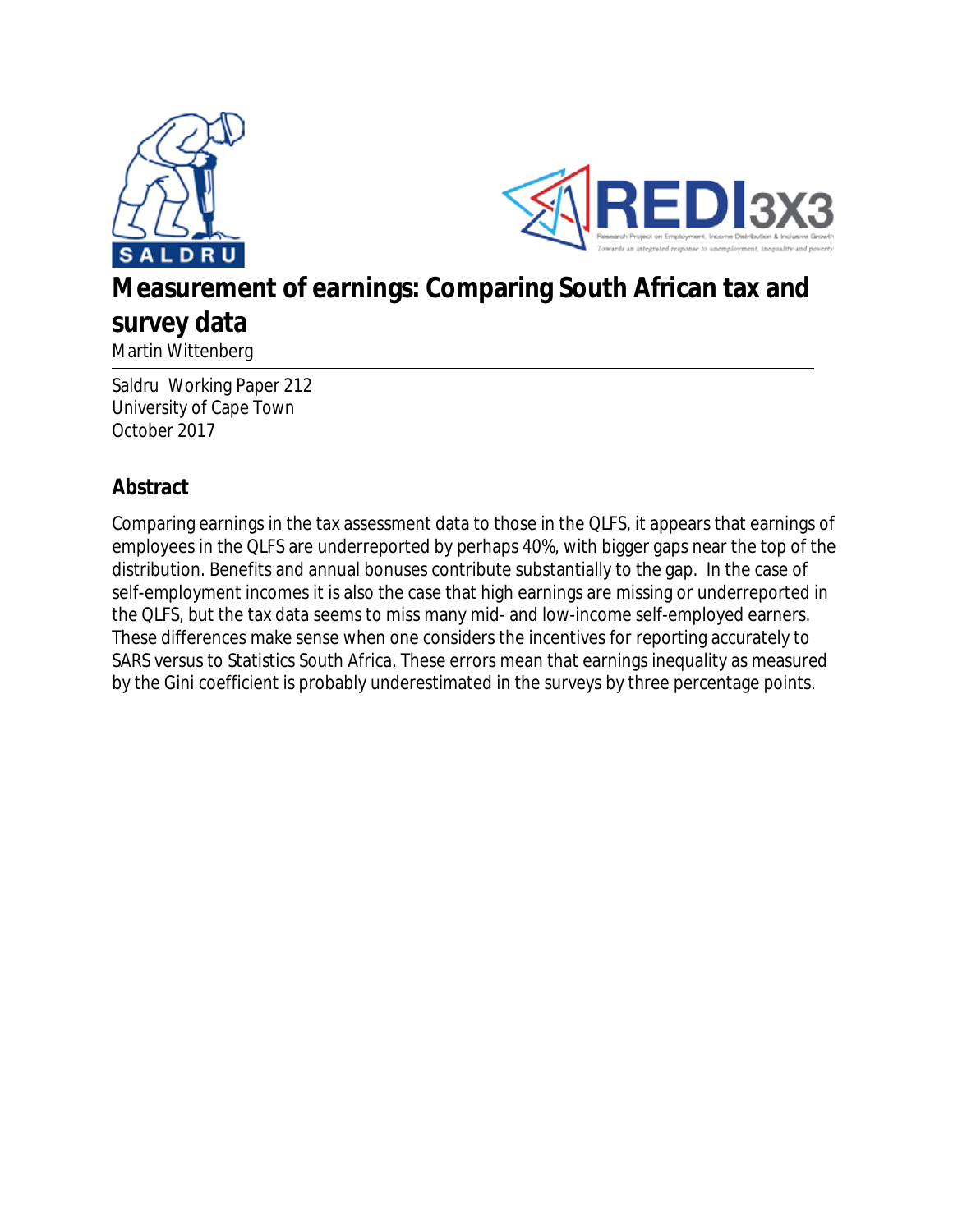# Measurement of earnings: Comparing South African tax and survey data

Martin Wittenberg School of Economics, SALDRU and DataFirst University of Cape Town South Africa

# 1 Introduction

How reliable are South Africaís household surveys when it comes to recording labour market earnings? This is an important question for many policy debates. For instance the proposed introduction of a national minimum wage led to heated discussions about the likely impact of setting it at different levels (Finn 2015, Seekings and Nattrass 2015a, Isaacs 2016). Determining how many workers (and firms) would be affected is difficult if the earnings reported in the Quarterly Labour Force Surveys (QLFSs) are not accurate. Many analysts assume that earnings are underreported (e.g. Seekings and Nattrass 2015b, p.57). Indeed there is a systematic mismatch between firm data and individually reported earnings, with average wages in the firm surveys considerably higher than those reported in the QLFS (Wittenberg 2014, p. 38).

Inaccuracies in the reported earnings will also affect poverty and inequality estimates. One of the key questions is whether any under-reporting is likely to be more pronounced at the bottom or the top of the earnings distribution. In order to get any traction on these questions it is necessary to get a source of data that is not subject to the reporting biases of the household surveys. In this paper I will utilise South African tax data, in particular the tax assessments. That brings with it its own set of challenges. In particular we need to take account of the fact that most tax payers are not required to file returns. This will lead to a selected sample at lower earnings levels. Nevertheless we should have a much better coverage of high income earners than is the case for any of the surveys. Comparing our results to those from the QLFSs will throw some light on what sort of underreporting we are likely to see at the top of the distribution.

The plan of the discussion is as follows. In the next section I discuss some of the known measurement issues in the South African surveys. In section 3 I discuss in more detail the nature of the data and how I choose to define the sample and variables. The Methods section outlines how I intend to tackle the problem of comparing two very different distributions. Section 5 presents the results and these are subsequently discussed. I draw some lessons for the quality of the data in the conclusion.

<sup>\*</sup>I would like to thank REDI3x3 for funding this research and for giving me access to the data. Many thanks to Elizabeth Gavin for talking me through some of the intricacies of the data. I would also like to thank an anonymous referee for helpful comments. Ingrid Woolard, Kezia Lilenstein and Andrew Kerr provided useful feedback on some parts of this work. None of them are responsible for any errors in the analysis.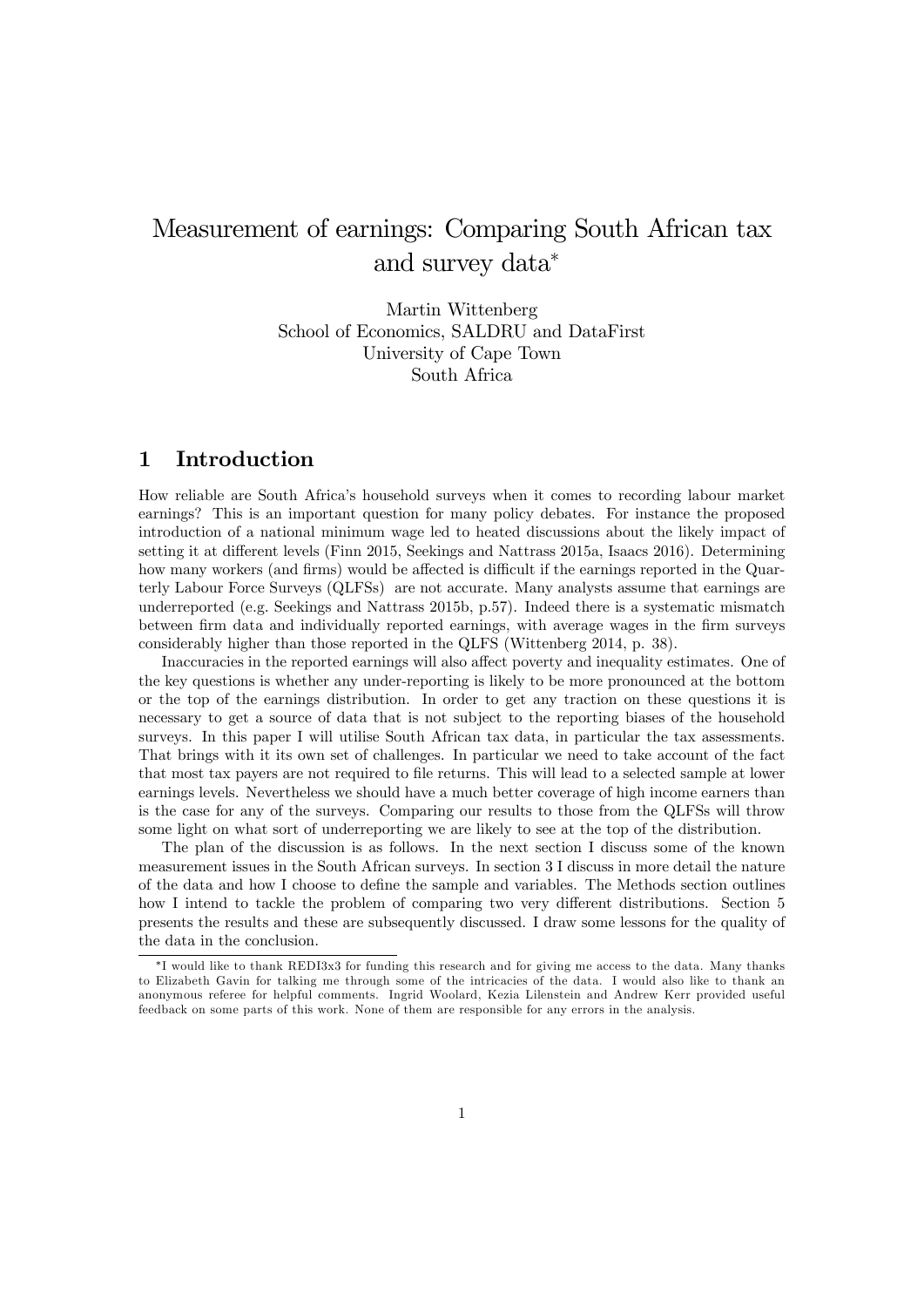## 2 Literature Review

Wittenberg (2017a, 2017b) provides an overview of many data quality issues associated with the earnings information in South Africa's household surveys. A key problem is missing information. Richer individuals are more likely to refuse to answer the earnings question. Some of them give their earnings bracket to a follow-up question but significant numbers reveal nothing. This problem is compounded by the fact that outright refusal to participate in the survey (i.e. unit nonresponse) is also higher in affluent areas. In order to deal with these issues the survey organisations and analysts employ weighting adjustments and/or imputations (Wittenberg 2017a), but these approaches rely on the fact that the observed information is a reasonable guide to the type of data that has been missed due to nonresponse.

Missing data is not the only problem. Measurement error is likely to be important too. In most surveys individuals are asked about gross income (Wittenberg and Pirouz 2013). For instance, in the QLFS the question was asked in two parts (Statistics South Africa 2010, Q 5.2 & Q 5.4a):

In your main job, what is the easiest way for you to tell us your wages or salary before taxes or any other deduction? Would it be ... monthly, weekly, fortnightly, daily, hourly, annually?" and then "What is your (choose one) annual/ monthly / weekly  $/$  daily  $/$  hourly wage or salary before deductions? (Include tips and commissions)"

There is lots of scope for misreporting here. The figure which is likely to come most immediately to mind is take-home pay. To add back the tax plus medical aid and pension contributions may be too cognitively demanding for many respondents. According to Seekings and Nattrass (2015b, p.57):

ìEvidence from NIDS suggests that most workers do understand the di§erence between gross and take-home pay, but there is no direct evidence as to whether they accurately gauge this difference when reporting their gross earnings. Van der Berg found that government payroll indicate public sector teacher's gross earnings were 40 percent higher than household surveys suggest"

Wittenberg (2014, p.44) tried to reconcile the earnings recorded in the household surveys with those obtained from firm surveys. He showed that aggregate earnings in the mining sector were, coincidentally, also 40% higher when using the firm data (which arguably should be quite accurate for mining) than when using the Quarterly Labour Force Survey. The problem of correctly adding back tax and other deductions to derive an accurate "gross earnings" figure may be compounded by the fact that in a number of cases the survey information is supplied by a proxy respondent and not the person earning the income themselves (Daniels 2012).

In the case of self-employed individuals the measurement problems are likely to be even worse. The QLFS question was again in two parts (Statistics South Africa 2010, Q 5.6 & Q 5.7a):

ìWhat is the easiest way for you to tell us your earnings after expenses? Would it be ... monthly, weekly, fortnightly, daily, hourly, annually?" follwed by "What are your (choose one) annual/monthly / weekly / daily earnings after expenses?"

In this case individuals are required to have a good sense of the difference between business and personal expenses. Performing the required mental arithmetic is likely to be difficult, particularly for informal sector operators.

How big are the measurement errors likely to be? Wittenberg (2014) tried to adjust for differences in coverage between the household surveys and firm surveys, non-response by high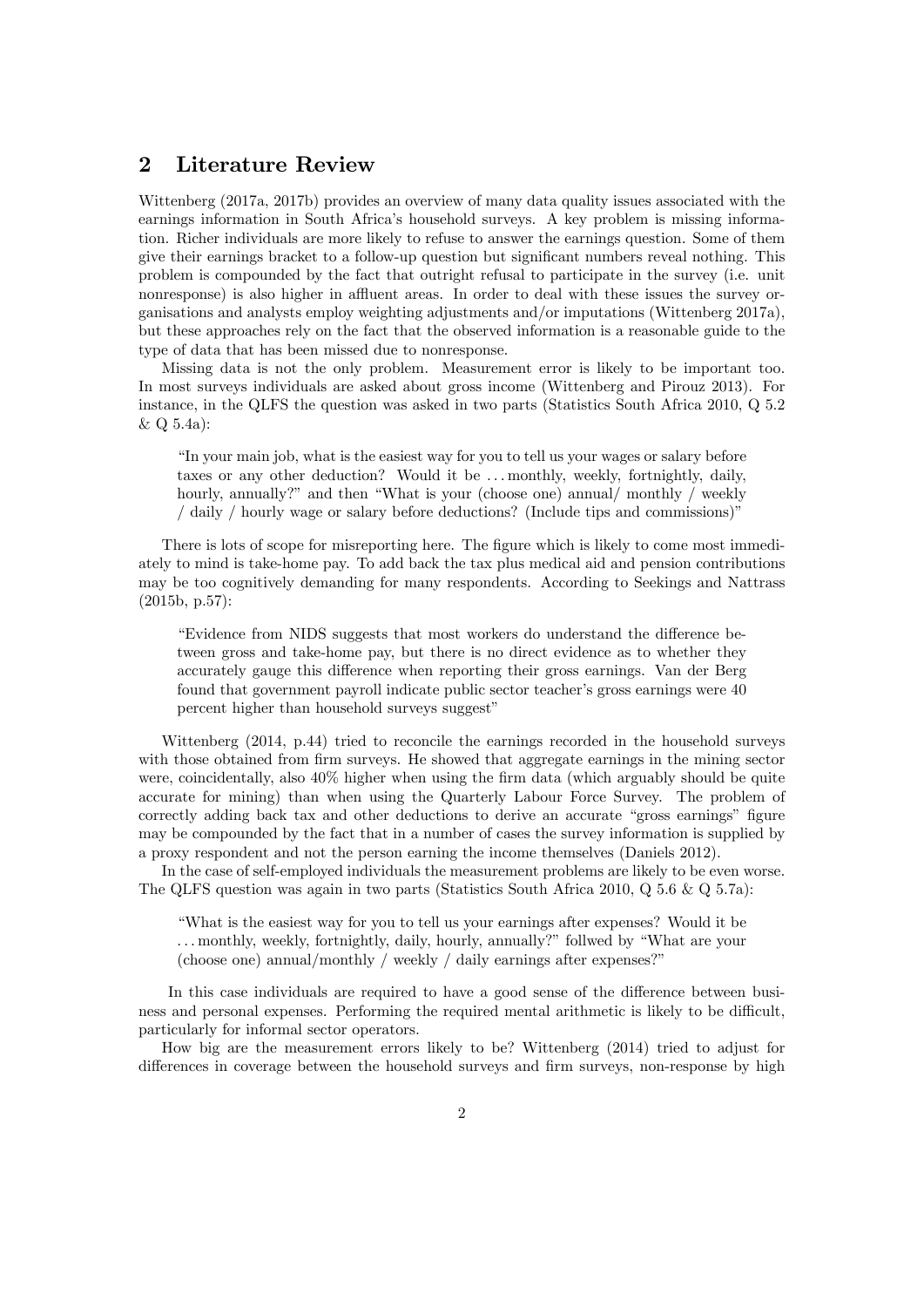earners, hefty underreporting of earnings by those in the sample, possible underreporting of employment by firms and at the end still had an unexplained gap of around 15%. He concluded:

It is hard to know what to make of it. What is really required is the sort of hard data (e.g. PAYE information) that would give us both accurate aggregate earnings information as well as good measures of its distribution."  $(p.47)$ 

At that time tax information was not available for research of the sort envisaged there. Since then the value of administrative data for answering pressing policy questions has been increasingly recognised. For instance linked firm and individual tax data has been made available by the South African Revenue Service via the National Treasury to investigate a range of questions (Pieterse, Kreuser and Gavin 2016) from churn in the labour market (Kerr 2016) to the impact of importing on firm performance (Edwards, Sanfilippo and Sundaram 2016). A sample of personal income tax assessments was also made available via National Treasury to REDI3x3. Those data have been used to investigate inequalities in income and wealth (Orthofer 2016). It is the dataset that we will be using in the empirical work below.

The advantage of tax data over the survey information is that there are serious consequences to "non-response" in relation to tax filing, at least above the relevant tax thresholds. Furthermore for many employees the earnings are directly reported by their employers, through the "Pay as you earn" (PAYE) system. This reports also on all the benefits such as medical aid and pension contributions for which the employee becomes liable for tax. Consequently the tax data is likely to provide a better measure of gross earnings than individuals' self-reports. Nevertheless there are also limitations to the tax data. Individuals have an obvious interest in minimising the taxable amounts that they declare. Consequently we would expect those types of earnings that are more difficult for the authorities to monitor (e.g. certain forms of self-employment incomes) to be less well reported. Furthermore we know that many rich people will actively structure their remuneration portfolio in ways that will minimise their obligations. This is before one considers outright avoidance.

One additional key limitation in the South African context, discussed by Orthofer (2016), is the high filing threshold of R120 000 per year. This means that the assessments data is missing the bulk of all earners. Orthofer  $(2016)$  got around this difficulty by imputing a truncated lognormal distribution for the bottom tail of the tax data and splicing in a Pareto distributed upper tail to the survey distribution. Given these adjustments she found the income distribution from the survey and tax data to be remarkably similar:

ìthe resulting measures of income inequality coincide almost perfectly between the two sources: one percent of the population earns 16-17 percent of all incomes; ten percent earn  $56-58$  percent"  $(p.3)$ 

In this paper I want to revisit this finding and concentrate in particular on the earnings from work. Given the discussion about the different sources of error, I will want to contrast earnings from "regular work" with earnings from own account activities.

In the empirical work I will use Pen's Parade of many dwarves and a few giants (Pen 1971, pp.48§) as a key organising device for thinking about the distribution of income. This has not often been done in South Africa (exceptions are Tregenna and Tsela 2012, Wittenberg 2012) so it is useful to outline the core idea. Penís parade proceeds by lining up individuals from poorest to richest and then lets them walk past within an hour. Unlike an ordinary parade, however, individuals are scaled relative to their height, so that the individual earning the average income, is of average height. Wittenberg (2012) discusses what this looks like in South Africa given the per capita household income data from the 1993 Project for Statistics on Living Standards and Development: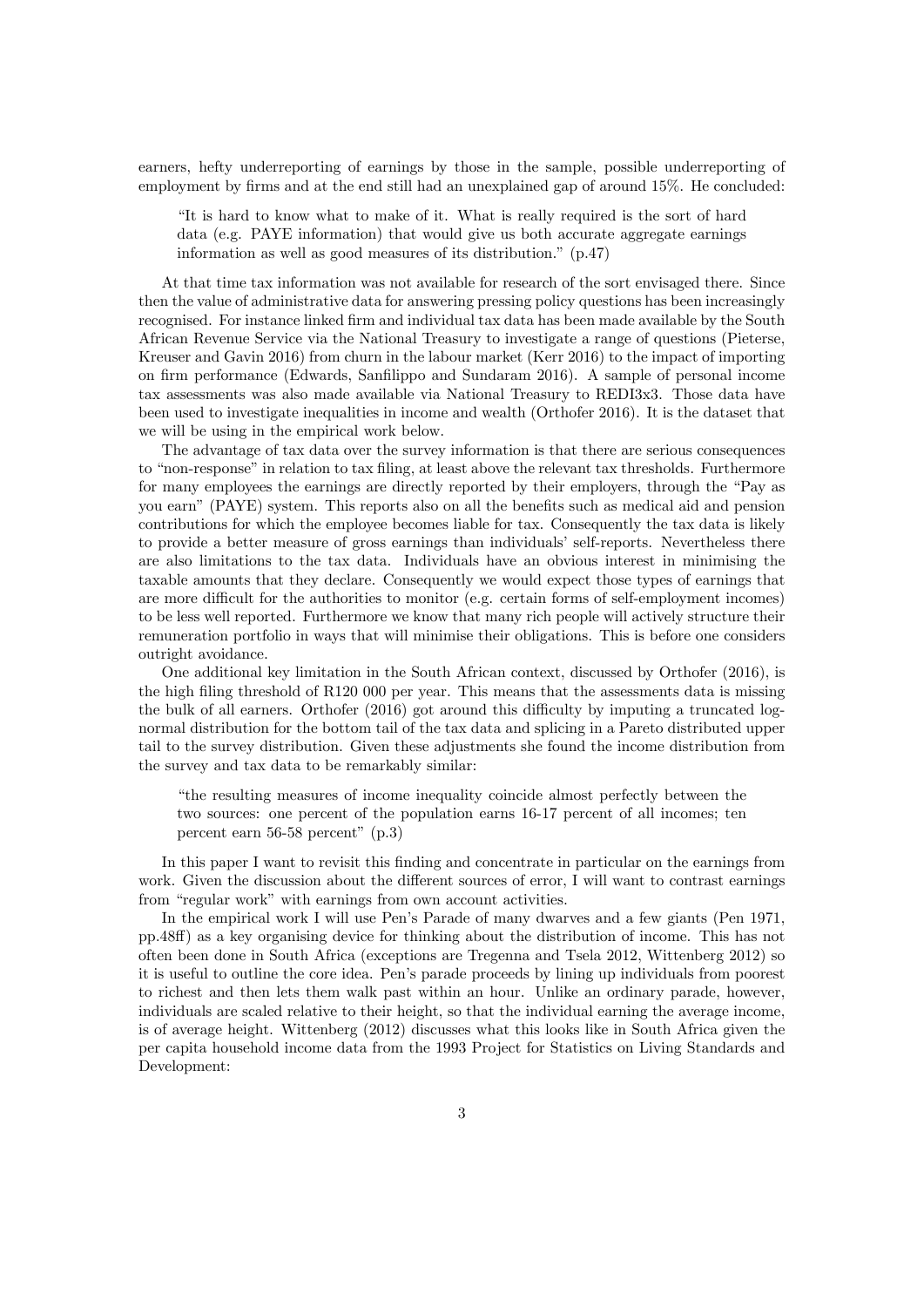ìAfter a minute, we have already seen 650 000 people streaming by, but we might not have noticed anything: that is because these people are all really tiny, hardly visible at all  $-$  after the first minute the height of the dwarf scooting by is only 1.4 cm. After 2 minutes and a total of 1.3 million people later, the height is still only 4cm; after a full 10 minutes we see dwarves of 20 cm. After 30 minutes and half way through our parade we still don't look the marchers in the face; they don't even reach up to my belt, as they are 60 cm in height. At the three quarters of an hour mark we have individuals who are of recognisably adult stature, although they still don't measure up to me yet. Their height is 156cm. Two minutes later, however, an individual of my height has shot past and we are suddenly among giants. At the fifty minute mark we have a 2.6m individual and five minutes later it is a 5m giant. One minute before the end of the parade we have 650 000 people still to come, but they are now around the height of a four story building at 11m. In the last few seconds we have individuals taller than Table Mountain and some perhaps even poking out of the atmosphere. I can't tell because the super-super-rich are not properly represented in our surveys.<sup>"</sup>

We will revisit this exercise, but for earnings, below.

## 3 Data

I use two types of data. The tax assessments data for 2011 and the four waves of the Quarterly Labour Force Surveys corresponding to that period, i.e. 2010 quarters two, three and four and  $2011Q1^1$ .

#### 3.1 Tax assessments 2011

The assessments data comes in two forms: there is a 20% sample of all Personal Income Tax (PIT) assessments excluding those with a taxable income of above R10 million (472 individuals) and there is aggregate information on the top 472 income earners. The key variables that provide information on how remuneration is structured are shown in Table 1.

The dataset also includes total taxable income and the tax that is liable. Besides the income information the dataset also includes the age of the taxpayer, their gender, marital status and number of dependents. This, of course, is another limitation of tax data  $-$  there are very few usable covariates.

#### 3.2 Quarterly Labour Force Survey

Labour market information has been collected through nationally representative surveys at least since the 1993 Project for Statistics on Living Standards and Development. The instruments through which earnings are recorded have gone through several changes since those early days (Daniels 2012, Wittenberg and Pirouz 2013). Since 2008 the Quarterly Labour Force Survey is the main instrument through which Statistics South African collects information on labour market outcomes. The questions through which earnings are elicited have already been reported. What is important to note, however, is that individuals can only report either earnings from employment or the returns from own-account activities, but not both. In practice (as the tax data shows) individuals who work for an employer may still earn some money on the side,

<sup>&</sup>lt;sup>1</sup>The tax year goes from March to February, so there is one month of 2011Q1 which falls outside the tax year. Andrew Kerr pointed out to me that most of the Öeldwork is done in February, so this mismatch is not all that important.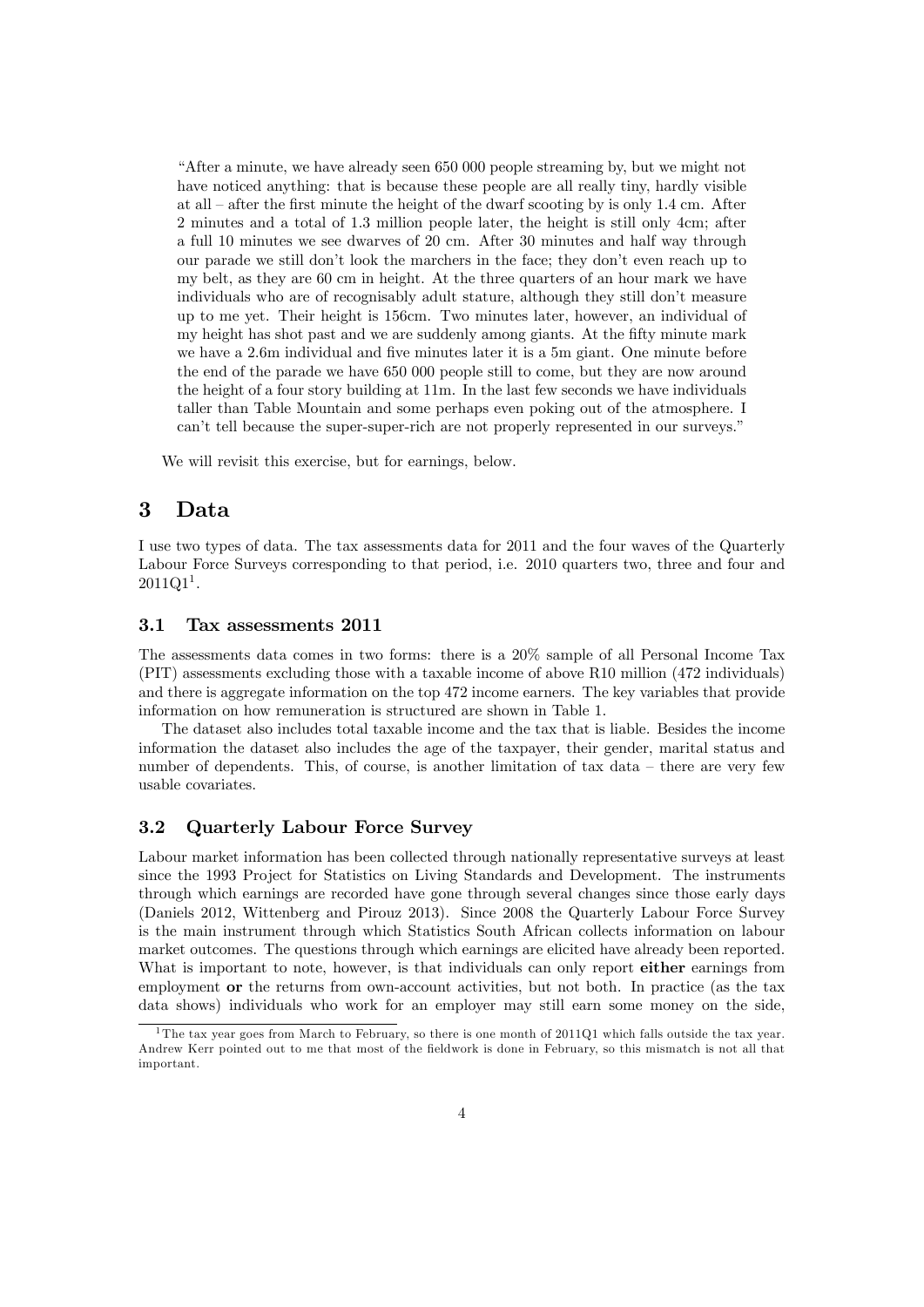| Variable                   | Definition                                                                      |  |  |  |  |
|----------------------------|---------------------------------------------------------------------------------|--|--|--|--|
| Income variables (code 36) |                                                                                 |  |  |  |  |
| income3601                 | income (PAYE). In our dataset it also includes overtime. Less helpfully it      |  |  |  |  |
|                            | also includes pension and retirement annuity payouts.                           |  |  |  |  |
| income3605                 | annual payment                                                                  |  |  |  |  |
| income3606                 | commission earned                                                               |  |  |  |  |
| income3615                 | director's income                                                               |  |  |  |  |
| income 36range             | this type of income includes arbitration awards, independent contractors,       |  |  |  |  |
|                            | labour brokers, restraint of trade, foreign incomes both taxable and non-       |  |  |  |  |
|                            | taxable, foreign pensions etc.                                                  |  |  |  |  |
| Allowances (code 37)       |                                                                                 |  |  |  |  |
| travel3701                 | travel allowance                                                                |  |  |  |  |
| shares3707                 | share option exercised                                                          |  |  |  |  |
| allotherallowances         | including entertainment allowance, public office allowance, uniform al-         |  |  |  |  |
|                            | lowance, tool allowance, computer allowance, telephone allowance, subsis-       |  |  |  |  |
|                            | tence allowance, employees broad based share scheme, foreign allowances.        |  |  |  |  |
|                            | It is not clear whether this code also includes fringe benefits other than      |  |  |  |  |
|                            | medical aid.                                                                    |  |  |  |  |
| Fringe benefits (code 38)  |                                                                                 |  |  |  |  |
| $medica$ $13810$           | medical aid contribution paid on the taxpayer's behalf                          |  |  |  |  |
| Lump sums $(code 39)$      |                                                                                 |  |  |  |  |
| income 39range             | includes gratuities, pension fund lump sum payouts upon resignation or          |  |  |  |  |
|                            | retirement, special remuneration, insurance gains, unclaimed benefits           |  |  |  |  |
|                            | <b>Profit/Loss</b> (codes 1 to 34) and <b>Investment</b> income (code 42)       |  |  |  |  |
| profit 1 34range           | aggregate profits reported for all types of economic activitiy, e.g. farming,   |  |  |  |  |
|                            | mining, food production, textiles                                               |  |  |  |  |
| $loss$ 1 34 $range$        | aggregate of losses reported for all types of economic activitiy, e.g. farming, |  |  |  |  |
|                            | mining, food production, textiles                                               |  |  |  |  |
| income4201                 | local interest earned                                                           |  |  |  |  |
| profit 42range             | includes dividends, share income, rental income, royalties, foreign interest    |  |  |  |  |
|                            | earned, capital gains, sporting income, gambling                                |  |  |  |  |
| $loss$ 42 $range$          | includes rental losses, capital losses, foreign investment losses               |  |  |  |  |
| Deductions (code 40)       |                                                                                 |  |  |  |  |
| currpens4001               | current pension fund contribution                                               |  |  |  |  |
| currracontr4006            | current retirement annuity contribution                                         |  |  |  |  |
| medexpen4008               | total medical expenses                                                          |  |  |  |  |
| travelexpen4014            | travel expenses $-$ fixed costs                                                 |  |  |  |  |
| travelexpen4015            | $travel$ expenses $-$ actual costs                                              |  |  |  |  |
| allotherdeductions         | includes expenses on tools, entertainment, home office, depreciation, allow-    |  |  |  |  |
|                            | able accountancy fees                                                           |  |  |  |  |

Table 1: Information in the Tax Assessments Data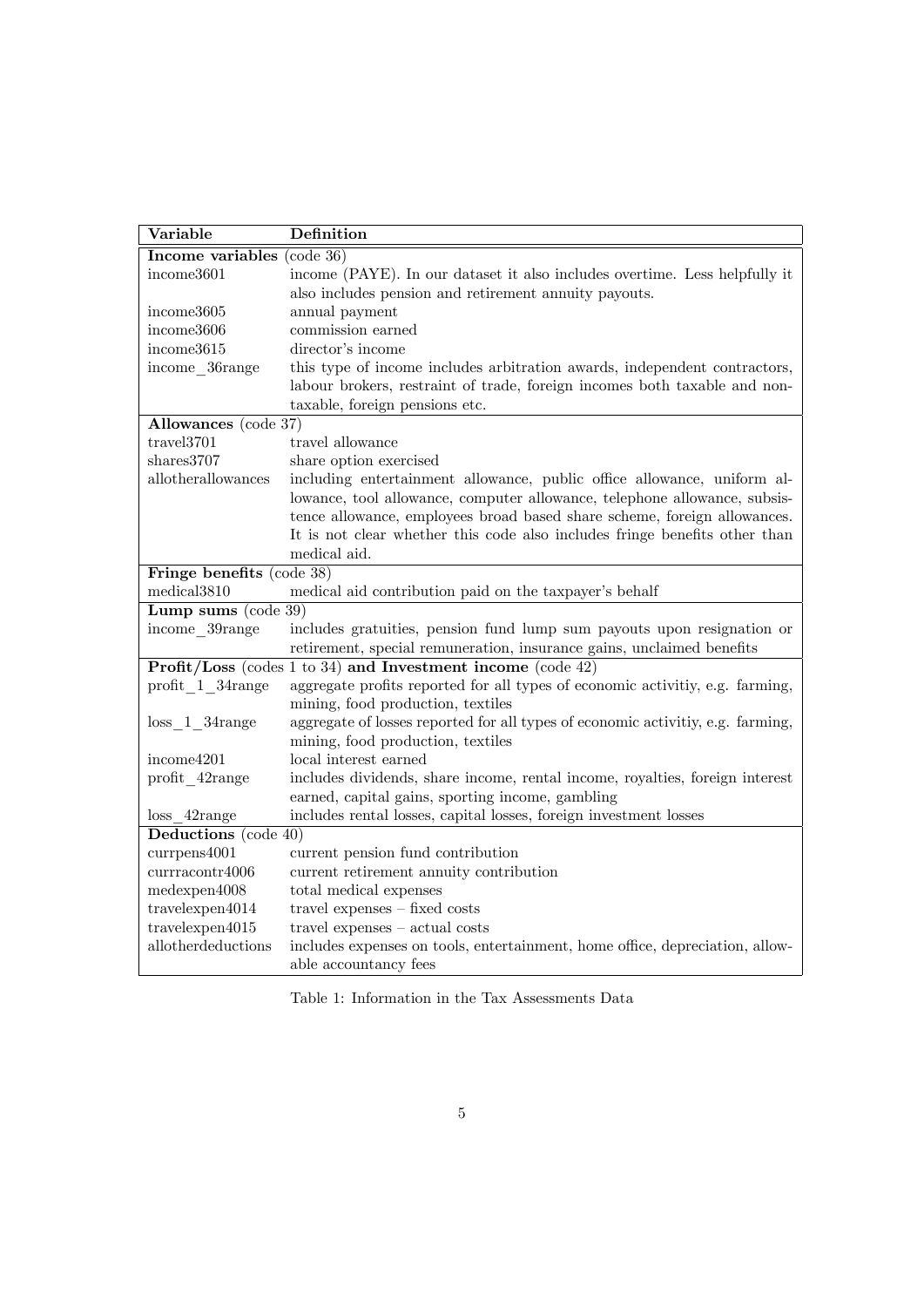or individuals who may have substantial business interests may still receive payments through the PAYE system from firms. It is also worth noting that the earnings data from the QLFSs is released separately from the other variables under the label of the South African "Labour Market" Dynamics" study. The information from all four quarters of any year are released together. The versions that we will use in this study are those released by DataFirst as part of PALMS - the Post-Apartheid Labour Market Series (Kerr, Lam and Wittenberg 2016). That version enables us to break up the information back to the constituent quarters and, in this case, align the periods of the data better. It is worth noting also that the earnings data arrives from Statistics South Africa with imputations for bracket responses and other types of missing data. At this stage I'm not able to discuss how that was done.

We have already seen some of the weaknesses of the survey data: the incentive for respondents to get the answer to the income question right is much lower than it is for tax data. Indeed there are no penalties to not responding at all. It is worth noting that even in the absence of nonresponse and measurement error, survey data would battle to accurately capture the upper tail of the income distribution  $-\sin p y$  due to the fact that with the current sampling strategies one would expect to get at most a handful of the super-rich into the sample.

On the plus side, the fact that the survey information does not go back to the tax authorities may prompt some individuals to report their incomes more freely or honestly than they might be inclined to if they knew that they were going to be taxed on their answers. Another potential strength of the survey information is that one has many other variables as potential covariates. This means that much research will of necessity still need to use survey data as their baseline. There is therefore considerable interest in getting a fix on how accurate the earnings information is.

#### 3.3 Making the data comparable

#### 3.3.1 Sample definition

One of the problems of the tax assessments data is that with the data available to us we cannot separate out regular earnings from pension payments. In order to weed out most of the problematic cases I restricted the age range to individuals aged twenty to sixty. Additionally, the sample of individuals in the assessments data with incomes below the filing threshold of  $R120$ 000 will be selected in complicated ways. In particular they will include individuals who have incentives to claim bigger deductions than they would get through the normal PAYE system and "provisional taxpayers", i.e. individuals with additional incomes. One way of dealing with this mismatch would be to simply eliminate these individuals from the sample also. The main technique that we will use to compare the distributions (to be discussed below) does not require us to do this, but it is worth noting this issue upfront.

Wage earners The tax data does not provide the neat division into "wage earners" and "employers plus own account workers" (the "self-employed") that is a core organising principle of the labour market data. Given the fact that people report different types of earnings, how could one get a categorisation that broadly resembles this division? I choose to regard someone as a "wage earner" if regular income (income3601 in Table 1) makes up more than half of all taxable income. In cases where taxable income is lower than regular income (due to losses and other deductions) I regard someone as "wage earner" if the taxable income is still positive; once business losses are bigger than earned income, I would be inclined to think that the primary activity of the individual is business rather than working for an employer.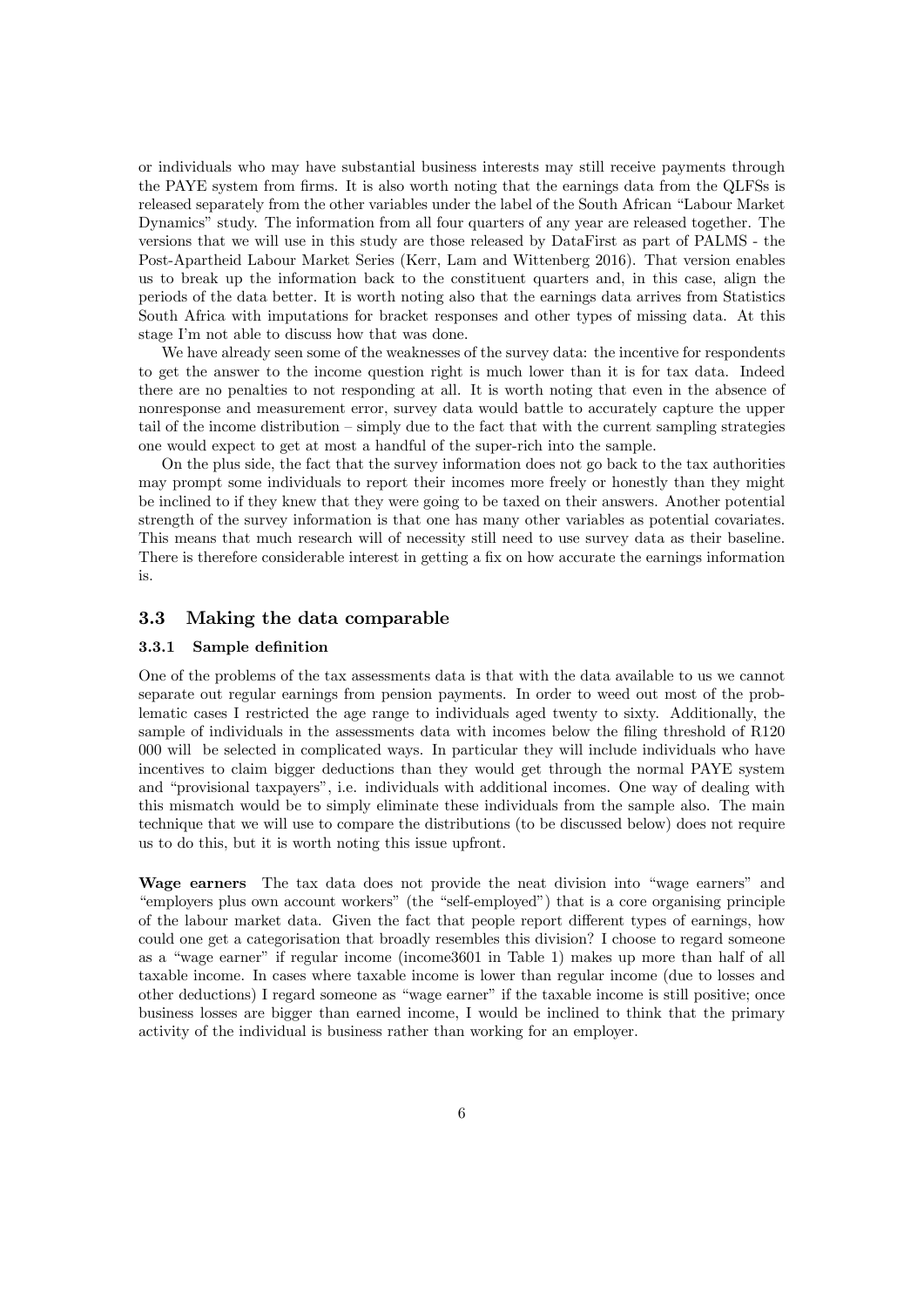| Category                                                | Earners  | Self-    | Rentiers | Prop     | Prop     |  |  |
|---------------------------------------------------------|----------|----------|----------|----------|----------|--|--|
| (Taxable Income Range)                                  |          | Employed |          | Earners  | Self Emp |  |  |
| 1000000-9999999                                         | 29415    | 25860    | 35       | .532     | .468     |  |  |
| 500000-999999                                           | 169270   | 34000    | 110      | .832     | .167     |  |  |
| 250000-499999                                           | 599965   | 62595    | 440      | .905     | .094     |  |  |
| 120000-249999                                           | 1513430  | 89980    | 1225     | .943     | .056     |  |  |
| 60000-119999                                            | 1076740  | 79605    | 1660     | .930     | .069     |  |  |
| 0-59999                                                 | 542655   | 291900   | 6975     | .645     | .347     |  |  |
| < 0                                                     | $\theta$ | 50085    | 635      | $\theta$ | .987     |  |  |
| Note: Data weighted to give estimated population counts |          |          |          |          |          |  |  |

Table 2: Breakdown of the Assessments Data

The self-employed Given the dichotomous definition in the Quarterly Labour Force Surveys, anyone who isn't a wage earner should be self-employed, provided they are "working". Of course it is possible for somebody to be earning an income and be neither a wage earner nor self-employed. Pensioners should be mainly excluded by our age criterion, but there will be some early retirees as well as people drawing disability benefits. There are also likely to be at least some pure rentiers. How would one identify the latter in these data? Anyone whose predominant source of income is interest (income4201 in Table 1) arguably falls into that category. Undoubtedly there will also be a number of rentiers receiving the bulk of their income in dividends and rents (profit 42range). Unfortunately we cannot distinguish individuals who actively manage their portfolios (e.g. the "day traders") from those who passively live off portfolios managed by others. Nor can we divine how such individuals would choose to categorise themselves if they were to be confronted with the QLFS instrument  $-$  would they consider themseslves to be working or not? In the absence of better alternatives, I exclude individuals where interest income (income4201) exceeds 90% of taxable income, but do not exclude anyone else.

The impact of these definitions In Table 2 we show how the tax assessments sample divides up according to these criteria. We have organised the table by different ranges of taxable income. It is evident that the "self-employed" are represented heavily at the top of the distribution and then again near the bottom, i.e. well below the compulsory filing threshold (for PAYE earners) of R120 000. It is also evident that there are not many pure rentiers, i.e. individuals that we have effectively categorised as not working. For most individuals wages (income3601) are the predominant form of income.

Some additional caveats There are some differences in coverage between the samples that we cannot address. There are some South African taxpayers that are not currently resident in the Republic and there are some employees of foreign agencies (e.g. the World Bank) currently in South Africa that will not need to pay South African tax. Theoretically these individuals will be covered in different ways in the datasets. There are unlikely to be many of these cases, but at least a few (e.g. South African executives currently working abroad) may show up as very high earners in the tax data.

#### 3.3.2 Variable deÖnition

The QLFS concept of gross earnings doesnít translate neatly in tax categories. For the sample of "wage earners" I will be working with the following: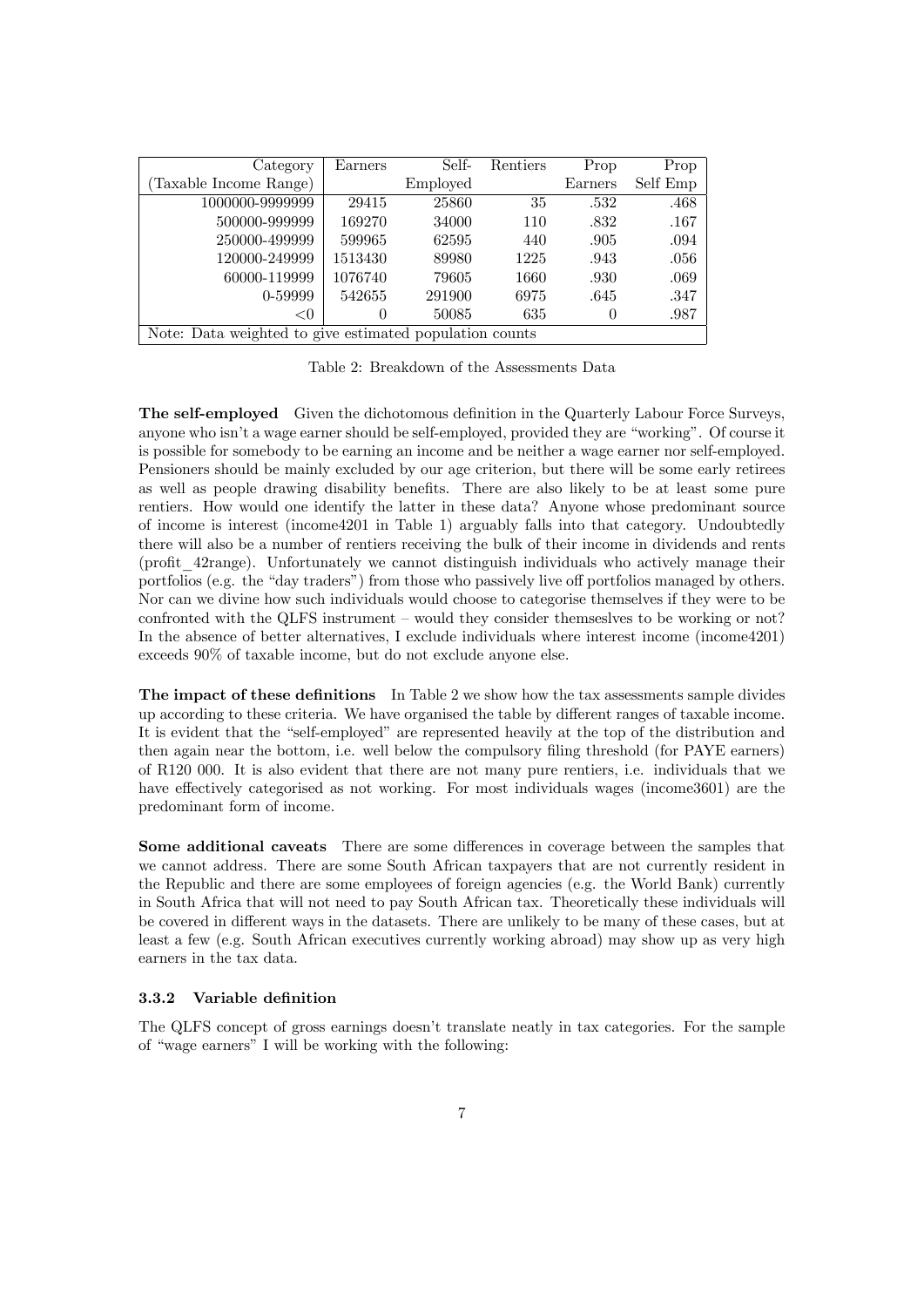- regular earnings: i.e. income3601 in Table 1
- cash earnings: I add annual payments (income3605), commissions (income3606), director's income (income3615), other types of cash income (income 36range) as well as share options that were exercised (shares3707) to regular earnings
- $\bullet$  total earnings: to the cash earnings I then add medical aid benefits (medical $3810$ ), all other allowances (allotherallowances) plus travel allowances (travel3701). I do however deduct travel expenses from the latter (travelexpen4014+travelexpen4015).

One problem is that the QLFS question for wage earners is about wages from "the main job". There is no guarantee that either the "regular earnings" reported through the PAYE system or any of these additional streams of income all relate to the same "job". That is a potential limitation that I cannot overcome, however, other sources of income (such as profits) are not included.

In the case of earnings for the "self-employed" there is no analogous way to proceed. Instead I construct a "gross income" variable from taxable income as follows:

 gross income: taxable income plus medical expenses incurred (medexpen4008), current pension contributions (currpens4001) and retirement annuity contributions (currracontr4006)

# 4 Methods

#### 4.1 Reverse Pen's Parade

The key tool through which I will compare the tax data and the survey evidence is a  $\alpha$   $\alpha$   $\alpha$ Pen's parade". Like the original parade it involves ordering the population on earnings, except that in this case we start with the richest and proceed to the poorest. In some implementations (e.g. Tregenna and Tsela 2012, p.41) Penís parade is represented as a graph in which the y co-ordinate is given by income and the x-coordinate is relative position in the population (from  $\frac{1}{N}$  for the poorest to 1 for the richest). I not only reverse the rank order, but also plot this graph against absolute rank (from 1 for the richest to  $N$  for the poorest). I do this because I run the parade for the tax data alongside the one from the QLFS, and we know that the lengths of the two parades are very different. My approach will produce valid comparisons as long as we have data points that "represent" the same population. Obviously we will need to use weights, where necessary (i.e. in the surveys) adjusted for non-response. The key question that I want to investigate is how different these levels are: how much richer is the person in position  $X$  in the tax data than the person in the same spot in the survey data? (Or vice versa)

The tax data will be ranked in terms of **regular income** (i.e. income 3601). The other types of income are not monotonic functions of regular income, i.e. cash earnings can vary quite a lot for individuals with similar regular incomes. In order to present interpretable output, I will calculate the average cash income or average total earnings in a neighbourhood of a particular regular income value. This is done by means of a nonparametric (local linear) regression.

In the case of the survey evidence we need to decide whether to pool the data from all four quarters (2010Q2 to 2011Q1) or whether to run separate comparisons by quarter. My first analysis will therefore be designed to establish whether it is fair to pool the QLFS data. I show below that this is, indeed, reasonable. Since the weights are designed to make the data for each quarter representative of the entire population, I divide these by four when I pool the four quarters.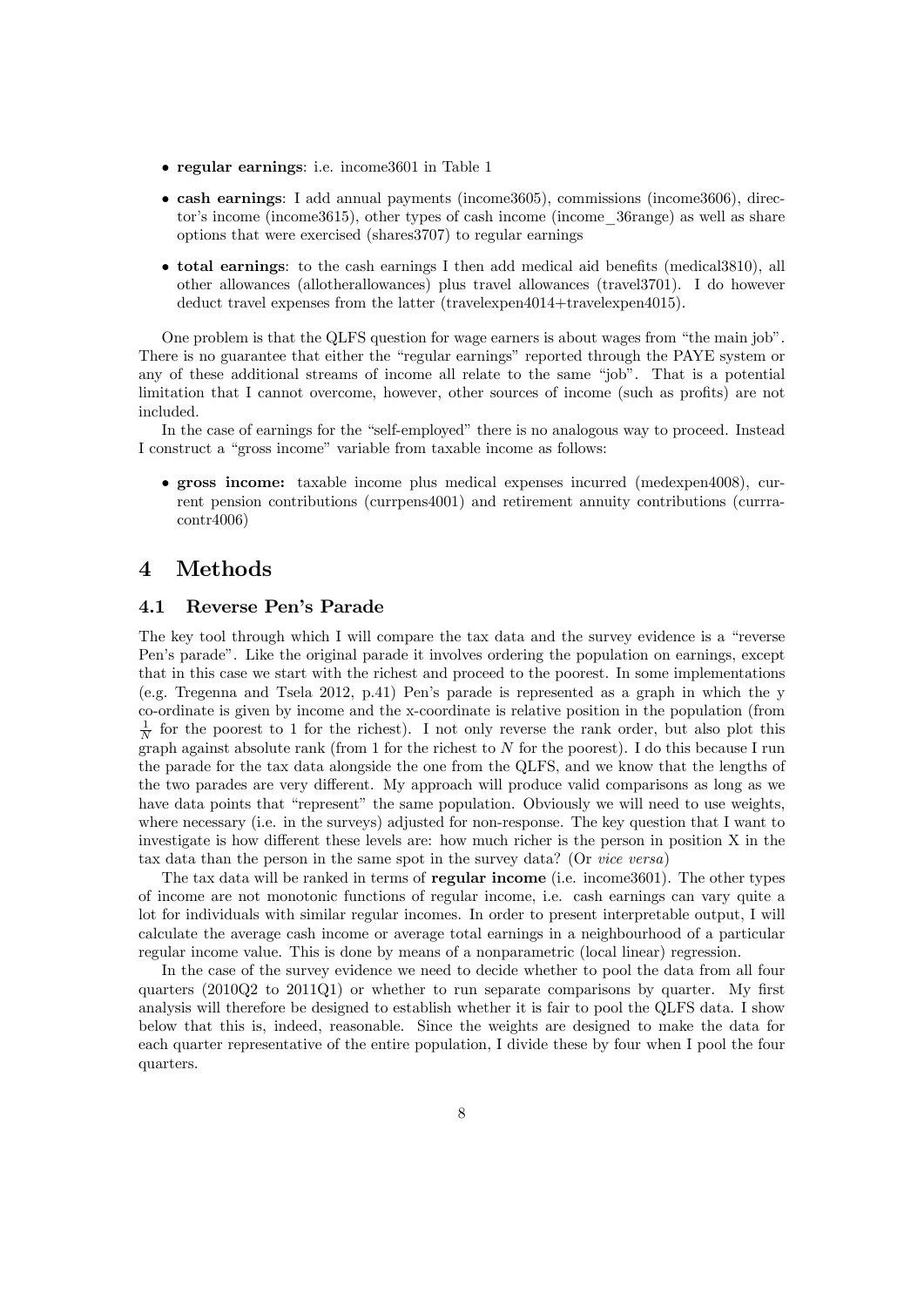#### 4.2 Dealing with the top 472 earners

We have an immediate problem at the front of the tax data parade, since we do not have individual level information on the richest few individuals. In particular, we don't even know whether any of them would qualify to be "wage earners" by the definition that I used earlier. We do know (from the aggregate information) that more than R800 million was earned collectively by them in income3601, so there are likely to be at least a couple that would meet our criteria. In the absence of additional information I assume that the number of "employees" in this group is proportional to the proportion of this regular income of all taxable income in this group. It gives a count of perhaps 51 individuals. Of course not all of the regular income would have accrued just to this group. But then some of the other types of earnings  $(e.g.$  allowances and benefits) would accrue to them also. It is hard to know which type of error will be worse. Finally I reduce this by a quarter to 38, since around a quarter of the richest are above sixty.

Similarly we estimate the number of pure rentiers proportional to local interest in total taxable income, giving an estimate of 13. The balance would then be "self-employed". Again we reduce this by a quarter to give us 306 "employers or own account workers" among the super-rich. For the parade of the "self-employed" I calculate gross income among the top using the same generic formula I outlined in section 3.3.2, i.e. taxable income plus medical expenses, but I stripped out regular income and interest income from the taxable income aggregate and scaled medical expenses, pension and retirement annuity payments proportional to the number of people in this category.

#### 4.3 Aligning the tax and survey parades

Both the "tax parade" and the "survey parade" are based on sample data  $-$  this means (in the case of tax data) that we see only every fifth person going by. In the case of the survey data the weight (when we pool the data) is of the order of 170, i.e. we see on average every 170th earner. This means that the actual data points on which we want to compare the two distributions will be sparse and will not be perfectly aligned. In order to get measurements for both distributions at precisely the same rank values, I run a nonparametric regression (local linear regression) of income on rank to get suitably interpolated values at the same grid point values. I use the Stata ìlpolyî command with the default plug-in bandwidth selection for this purpose.

### 5 Results

#### 5.1 Wage-earners

An initial check on whether or not it is possible to pool the survey data is given by Figure 1 which suggests that except perhaps right at the top of the distribution, it isnít particularly problematic to pool the four waves of the QLFS. Given the small number of observations at the top of the distribution (note the log scale) it isnít altogether surprising that there should be some differences. It is perhaps more surprising that the initial level is not more different for the three waves of the  $2010 \text{ QLFS}$  – whereas the  $2011 \text{Q1}$  series starts at a noticeably lower level. A closer look at the data shows that the top annual income in the QLFS was R4 800 000 which was recorded eight times in the data. Three of these cases were of the same individual from the Eastern Cape and another two were due to one woman in Gauteng. Given the rotating nature of the panel some repeat data is to be expected. However there were therefore still Öve distinct individuals who recorded this precise income at some stage in  $2010^2$ ; but this amount was not

<sup>&</sup>lt;sup>2</sup>Indeed there were an additional two distinct individuals with that income in 2010Q1.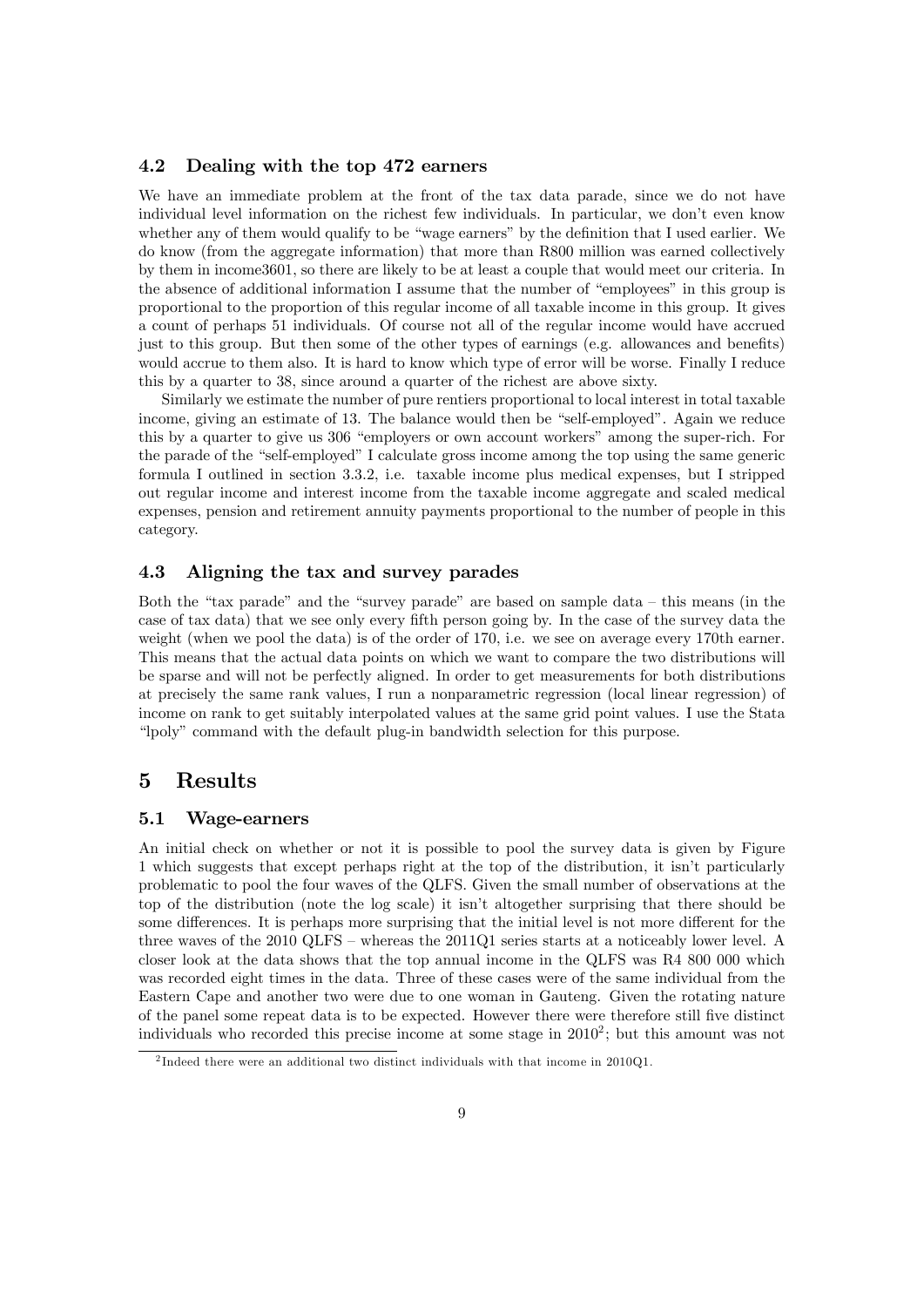

Figure 1: The Pen's parades from the four waves of the  $2010/11$  tax year

recorded in the first quarter in 2011 or indeed at any other time in that year: the top income in all of 2011 was R3 960 000. This suggests that the multiple occurrence of the same number may be due to the way missing data were imputed in 2010 (since the earnings data from those surveys were released together).

#### 5.1.1 The survey data compared to regular earnings

The relationship between the "tax parade" and the "survey parade" is shown in Figure 2. There are several interesting features:

- The earnings right at the top of the tax distribution are higher than in the surveys. Even excluding any "employees" among the top 472 tax payers, there are 9 individuals in the tax assessments data (representing 45 individuals in the population) with annual earnings higher than R4.8 million. Given our imputations for the very top, we think there are perhaps 83 individuals with earnings above this level.
- $\bullet$  The flat portion at the start of the "tax parade" represents income imputed for the 38 top earners deemed to be among the top tax payers. The much more extensive áat portion at the start of the "survey parade" is due to the individual-quarter records with exactly  $R4.8$ million in earnings. The weight of these 8 records is 1553.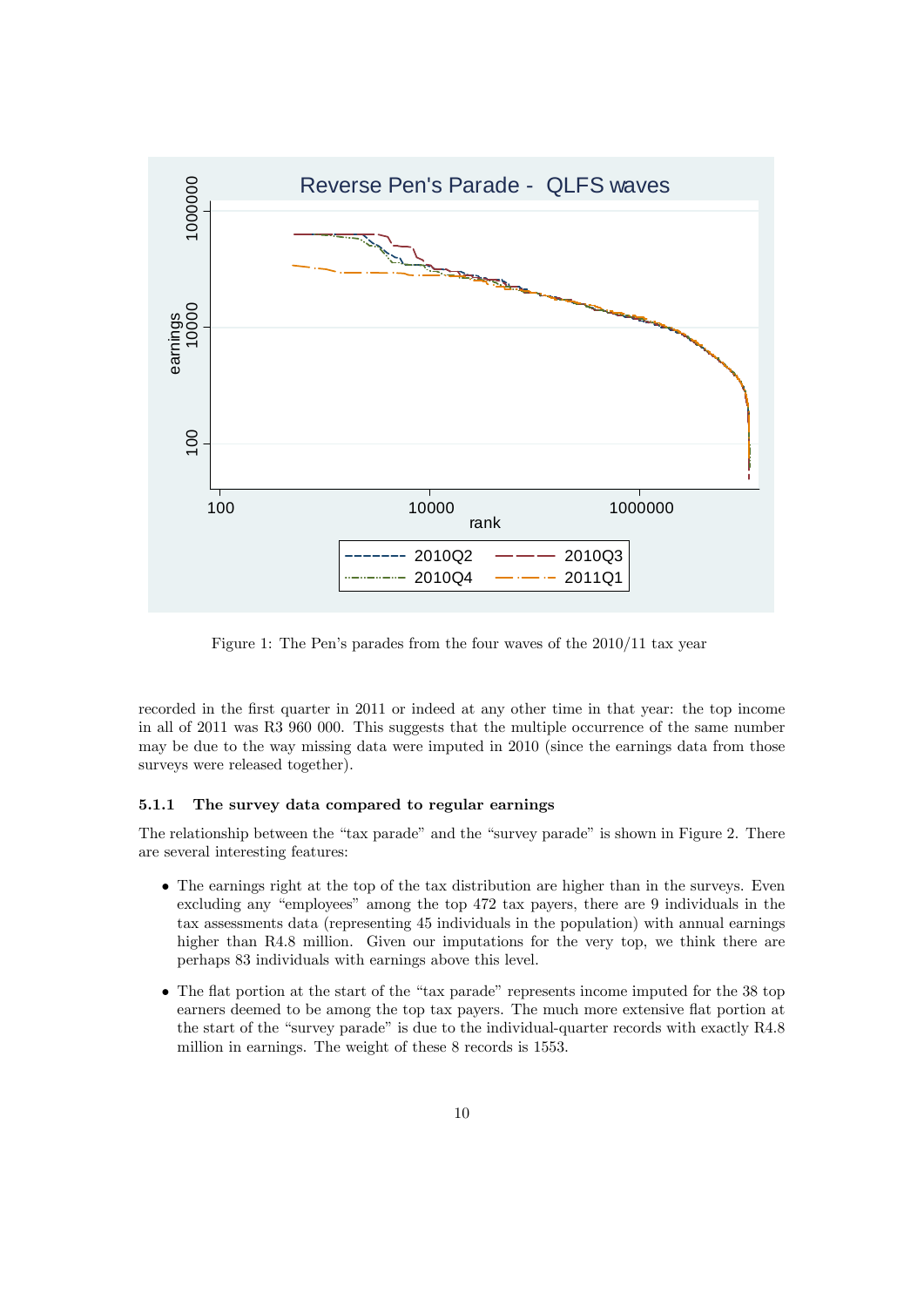

Figure 2: The relationship between "regular income" (income  $3601$ ) in the tax data and earnings of employees in the survey data

- There are a couple of other high earners in the survey data which means that once the two lines cross (around rank 83) the individuals in the survey parade are actually taller than the ones in the tax parade right up to rank 44520 (represented by the 213-th individual in the sample data). This corresponds to an income of R713 000 per annum, i.e. just under R60 000 per month.
- $\bullet$  For the rest of the parade, the "regular income" in the tax data is somewhat higher than the income in the survey data, until around rank 2 700 000 corresponding to earnings of around R90 000 (R7 500 per month). This, of course, represents earnings below the compulsory Öling threshold, so the tax data becomes increasingly anomalous.

While the mismatches between the two distributions are interesting, it is astounding that they are not much bigger. By the looks of it the survey data misses out on a handful of really high income earners, but otherwise it tracks the distribution of "regular earnings" remarkably well. The take-home message of Figure  $2$  is that to a first approximation the survey earnings question for employees captures "regular earnings", i.e. income3601 in the tax data.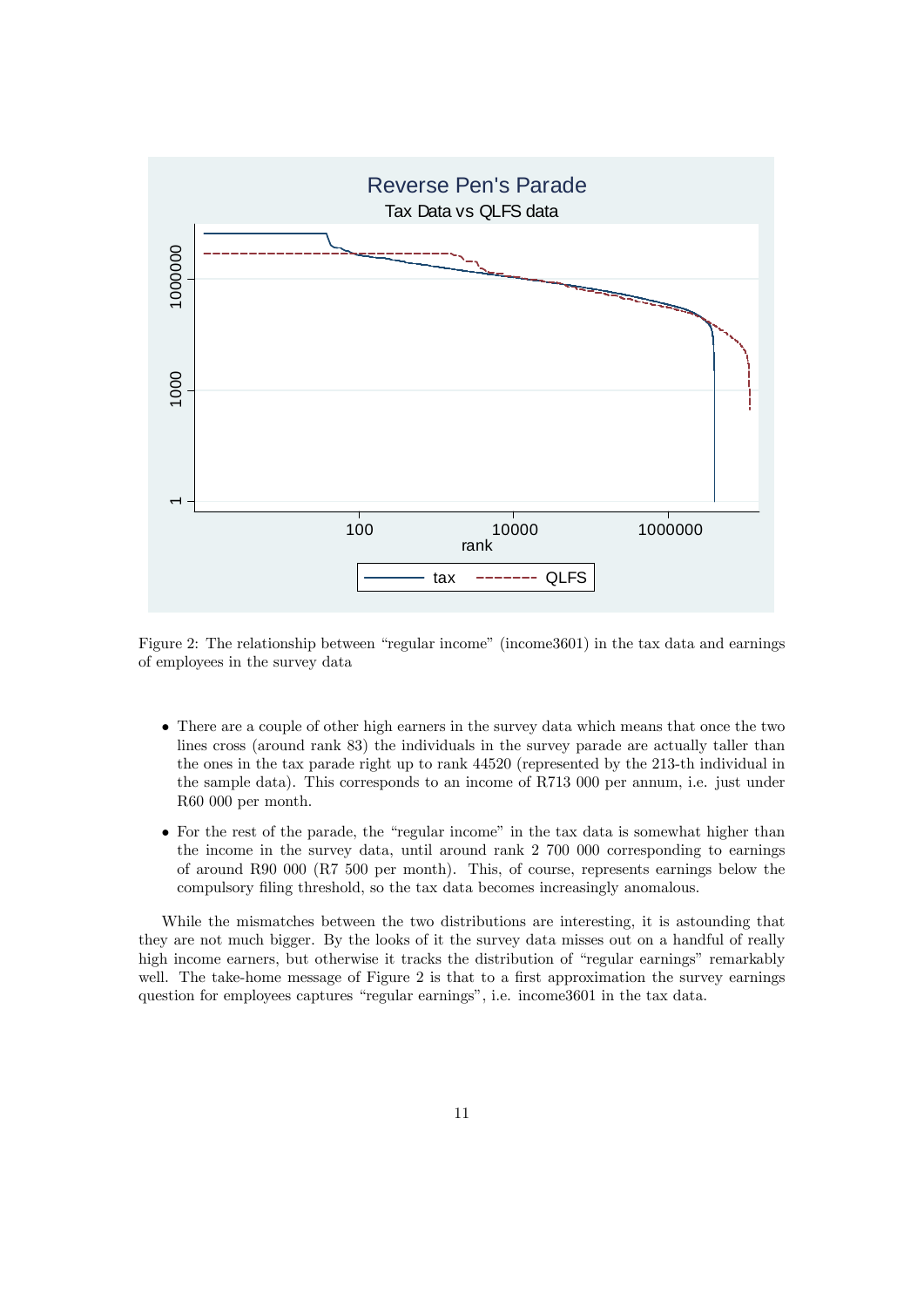

Figure 3: The relationship between survey earnings and earnings in the tax data for employees

#### 5.1.2 The relationship between regular earnings and total earnings

In Figure 3 we show that the apparently small gap between "regular earnings" and the survey data amounts to a fairly constant 20% gap over the bulk of the distribution where the tax assessments data is accurate. The premium is defined as  $\frac{(tax-survey)}{surnew}$ . For reference the income 3601 of the survey individual with rank 2 000 000 is R 128 000, which is just over the filing threshold. In Figure 3 it is also clear that the gaps are much larger once one adds in additional cash payments (in particular annual lump sums) and benefits (particularly medical aid). It also seems evident that the gaps are larger at the top of the distribution (the front of the parade), with the exception of the Örst 40 000 where, as we showed in Figure 2, the survey income actually seems to exceed the one in the tax data.

Looking at the tax data by itself, we show in Figure 4 the premia of cash earnings and total earnings over regular earnings, e.g. we graph  $\frac{(cash-regular)}{regular}$  against rank in the distribution. This figure suggests that for the bulk of the distribution, cash lump sums (e.g. annual bonuses) increase regular earnings by around  $10\%$  on average  $-$  but they make a much bigger difference for high earnings individuals. Once benefits are added, the average total package is between 20 to 25% higher, with the top earners again seemingly getting a bigger increase. The volatility in the "total earnings" graph after rank 2 000 000 reflects the fact that these individuals generally have a choice as to whether to file, and besides additional benefits, they also record more deductions.

The relationship between "regular earnings" and "taxable income" is shown in Figure 5. This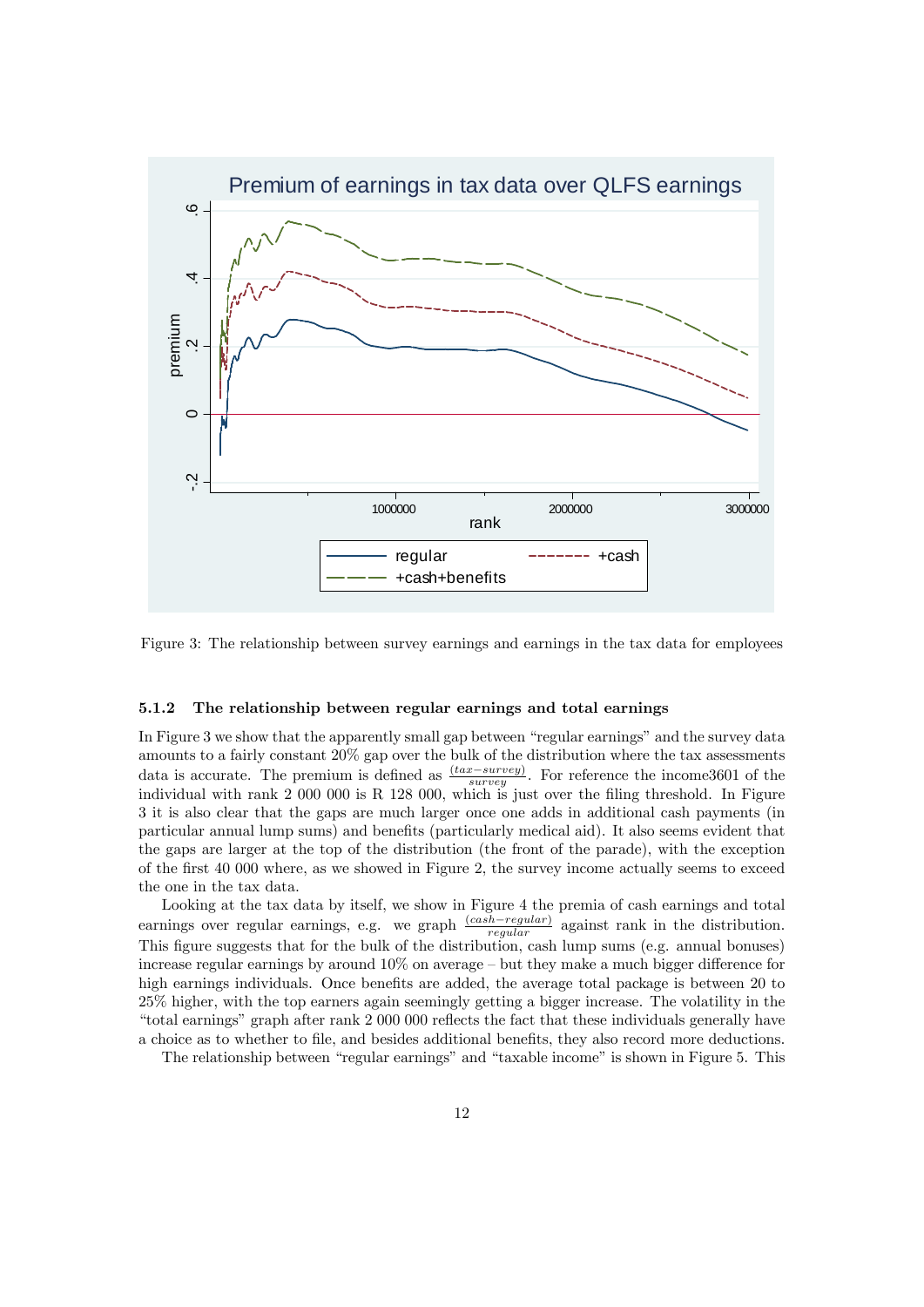

Figure 4: The gap between regular earnings, cash earnings and total earnings in the tax assessments data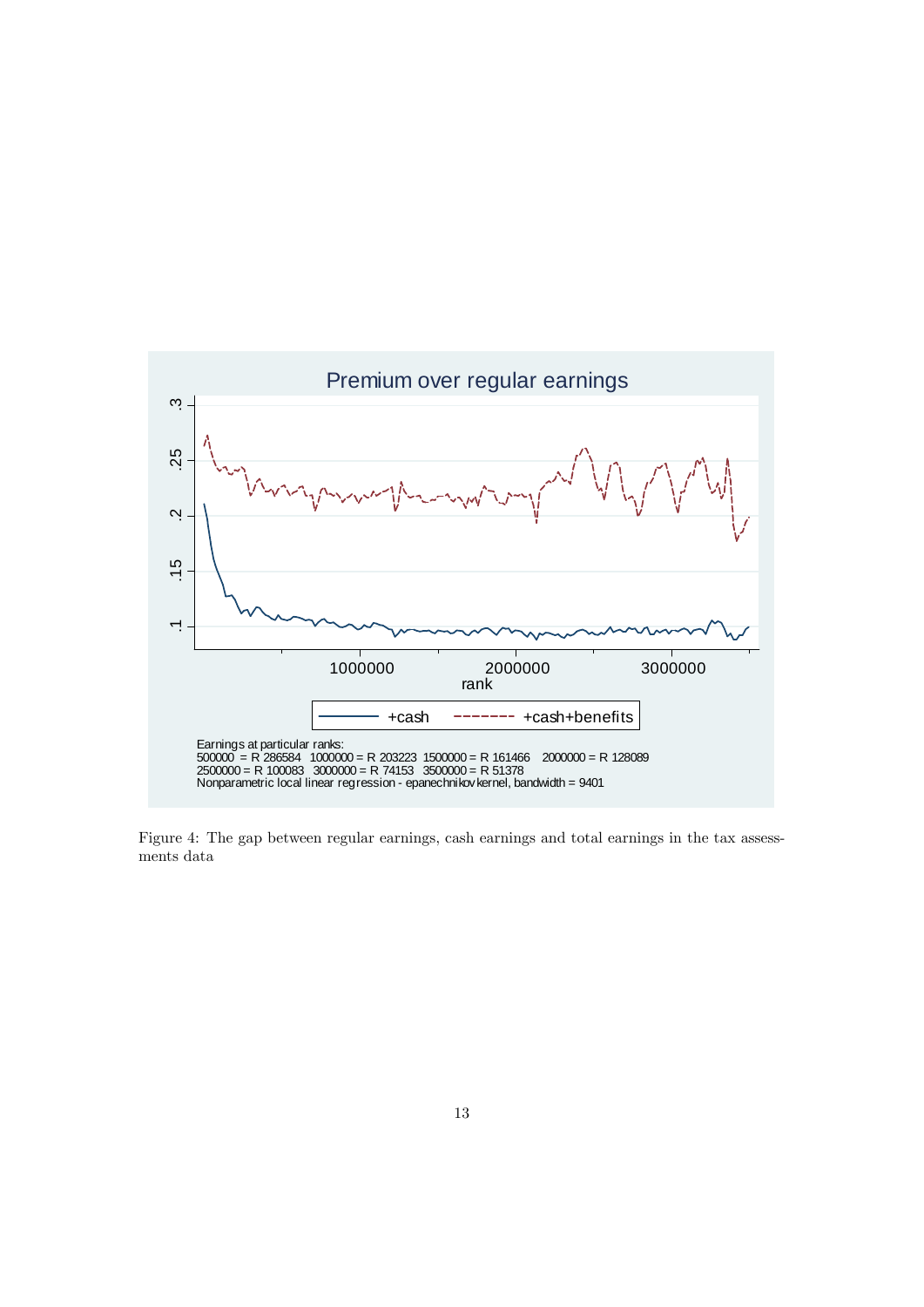

Figure 5: The gap between regular earnings and taxable income for employees

suggests that for most employees taxable income is on average 10% higher than regular earnings, but that for the top earners the gap goes up to  $25\%$ . This is a reflection not only of lump sums and benefits as shown in Figure 4, but of investment income and profits (from business sidelines) which some of the highest earners also have.

The graphs are based on average premia in a neighbourhood of particular regular earnings. Table 3 reports the correlation coefficients across the whole distribution between regular earnings (i.e. income3601), the additional earnings due to lump sums and other forms of cash earnings (i.e. cash earnings - regular earnings), the additional earnings due to benefits and allowances (i.e. total earnings - cash earnings) and the difference between taxable income and regular earnings. As is evident all these additional types of earnings are positively correlated with the baseline earnings (some strongly so) suggesting that these additional sources of income all tend to increase inequality.

#### 5.2 Employers and own account workers

In the case of the "self-employed", the variable of interest is "gross earnings" as defined in section 3.3.2. Figure 6 shows the relationship between the "tax parade" and the "survey parade" in the case of individuals that we classify as self employed. In this case the two series do not track each other. Instead tax parade starts at a markedly higher level, but then decreases at a much more rapid rate. The two series cross over in the region of rank 54 000, when the earnings are around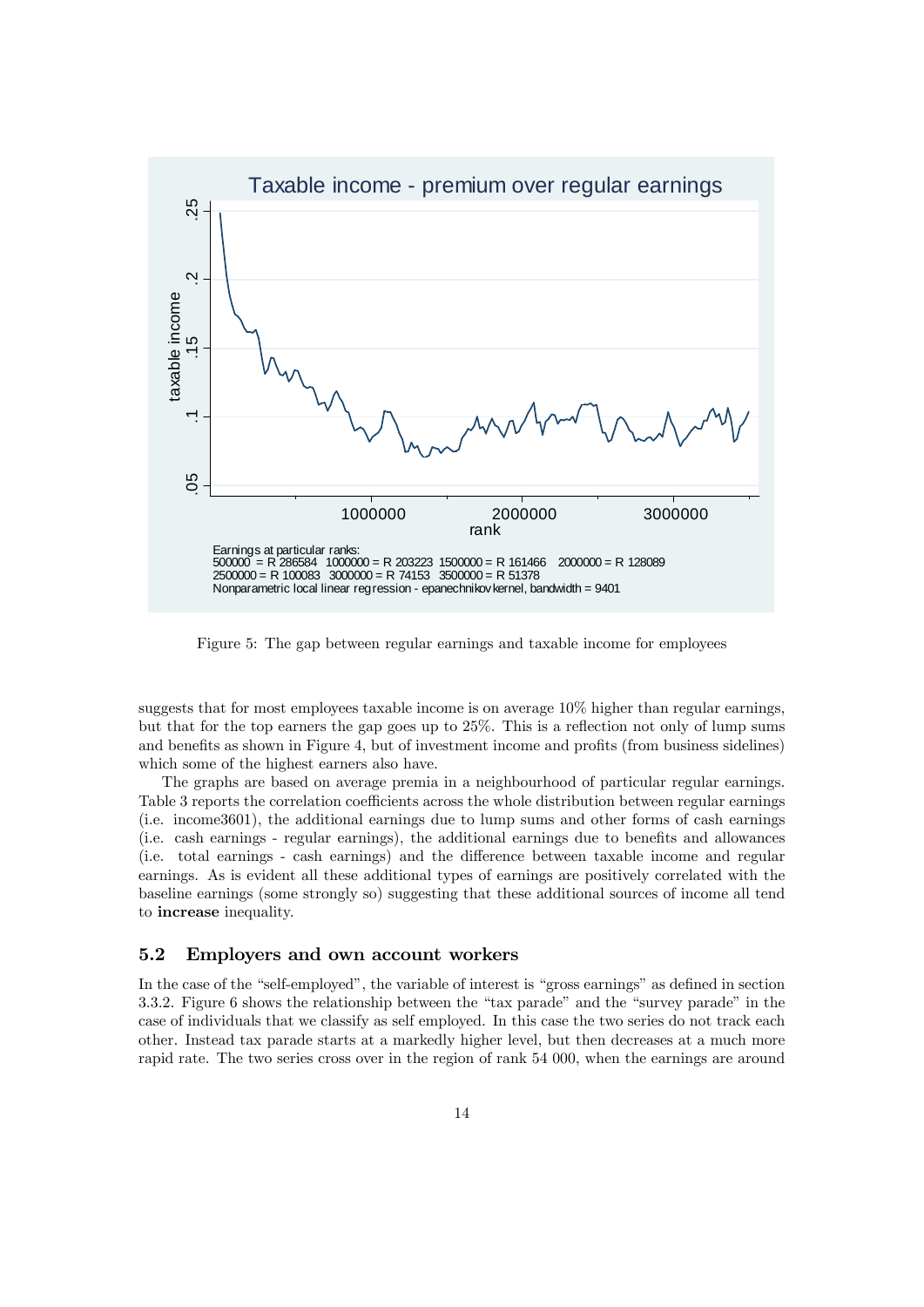|                     | income3601   | additional cash | additional benefits additional taxable |       |
|---------------------|--------------|-----------------|----------------------------------------|-------|
| income3601          | 1.000        |                 |                                        |       |
| additional cash     | 0.5508       | 1.000           |                                        |       |
| additional benefits | $\pm 0.4359$ | 0.2799          | 1.000                                  |       |
| additional taxable  | 0.5286       | 0.8166          | 0.5550                                 | 1.000 |

Table 3: Correlation coefficients between different forms of income for employees

R600 000 (i.e. R50 000 per month). This is well above the compulsory threshold for filing for individuals with regular earnings. Of course individuals with business income are not exempt from filing even if they earn below this.

The gap between the series in Figure 6 is misleading, given the log scale on the y-axis. The size of the mismatch is more evident in Figure 7 where we plot the premia It is evident that at the start of the parade, the tax data suggests earnings that are 100% bigger than those in the survey data, whereas by rank 300 000 the gross earnings reported in the tax data are less than half of the ones in the survey data. Indeed as Figure 6 already indicates, there are many fewer individuals who we identify as "self-employed" in the tax data than there are ones reported as "self-employed" in the QLFS.

### 6 Discussion

#### 6.1 The quality of the employee earnings' data

The evidence produced above suggests strongly that the gross earnings figures reported in the  $QLFS$  look like "regular earnings" (before tax) in the tax data, i.e. they omit annual lump sum payments (e.g. annual bonuses), medical aid payments and other allowances. As a result they are likely to understate full earnings by around 40%, with bigger gaps at the top of the earnings distribution than further down.

The speculation about missing high income earners in the QLFS turns out to be partially true, but not to the extent envisaged. The distribution of employee earnings certainly misses a handful of the highest earners. Below that, however, the QLFS seems to find a lot of high earners, helped in part by what look like curious imputations.

Of course the employee earnings data misses also incomes from sources other than the "main job" (such as rental income, director's income and income from investments). Again this is accrues disproportionately to the top of the earnings distribution.

#### 6.2 The quality of the data for the self-employed

The situation for the self-employed is much worse. It is clear that there is substantial underreporting or under-coverage of the top income earners among the self-employed. Interestingly, however, the survey data seems to find more individuals with self-employment incomes in the range of several hundreds of thousands a year (but not millions). There are two potential explanations:

- Some of the reported earnings in the QLFS are exaggerated (perhaps to make the individual seem more important)
- There is significant underreporting to the tax authorities of self-employment incomes in this range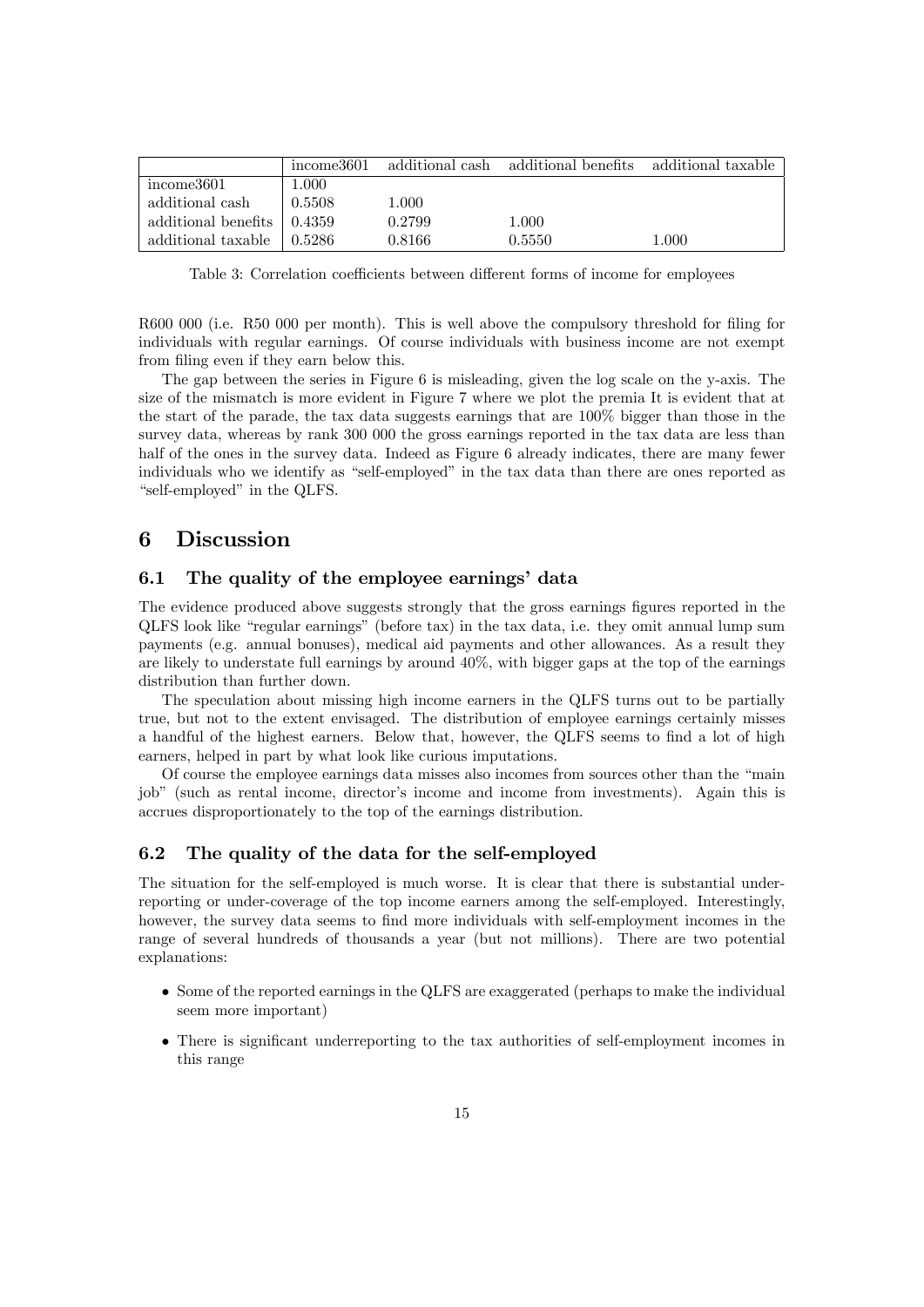

Figure 6: The "tax parade" and the "survey parade" differ noticeably in the case of the selfemployed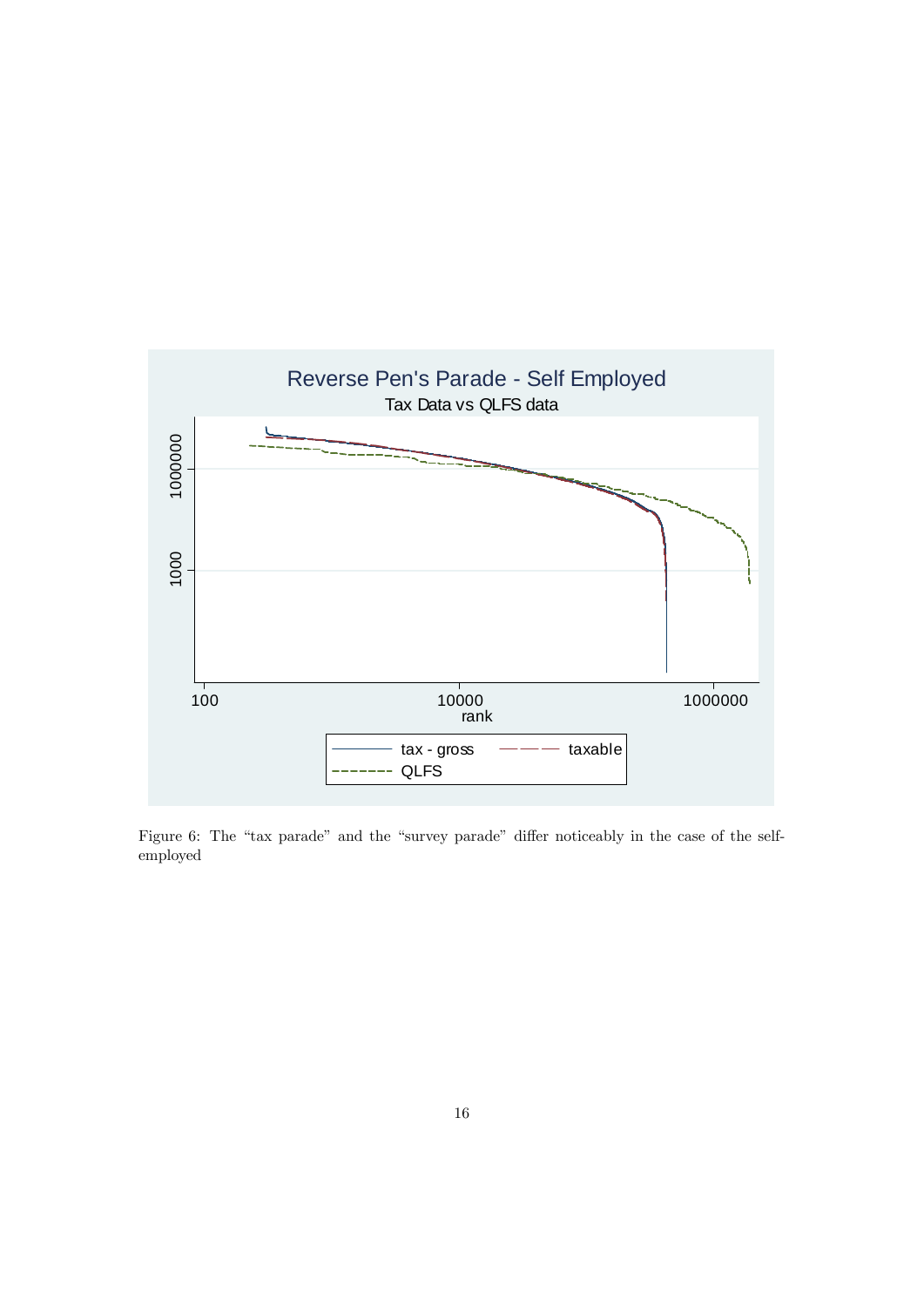

Figure 7: The premium of tax income over survey earnings, i.e.  $\frac{(tax-survey)}{survey}$  against rank in the distribution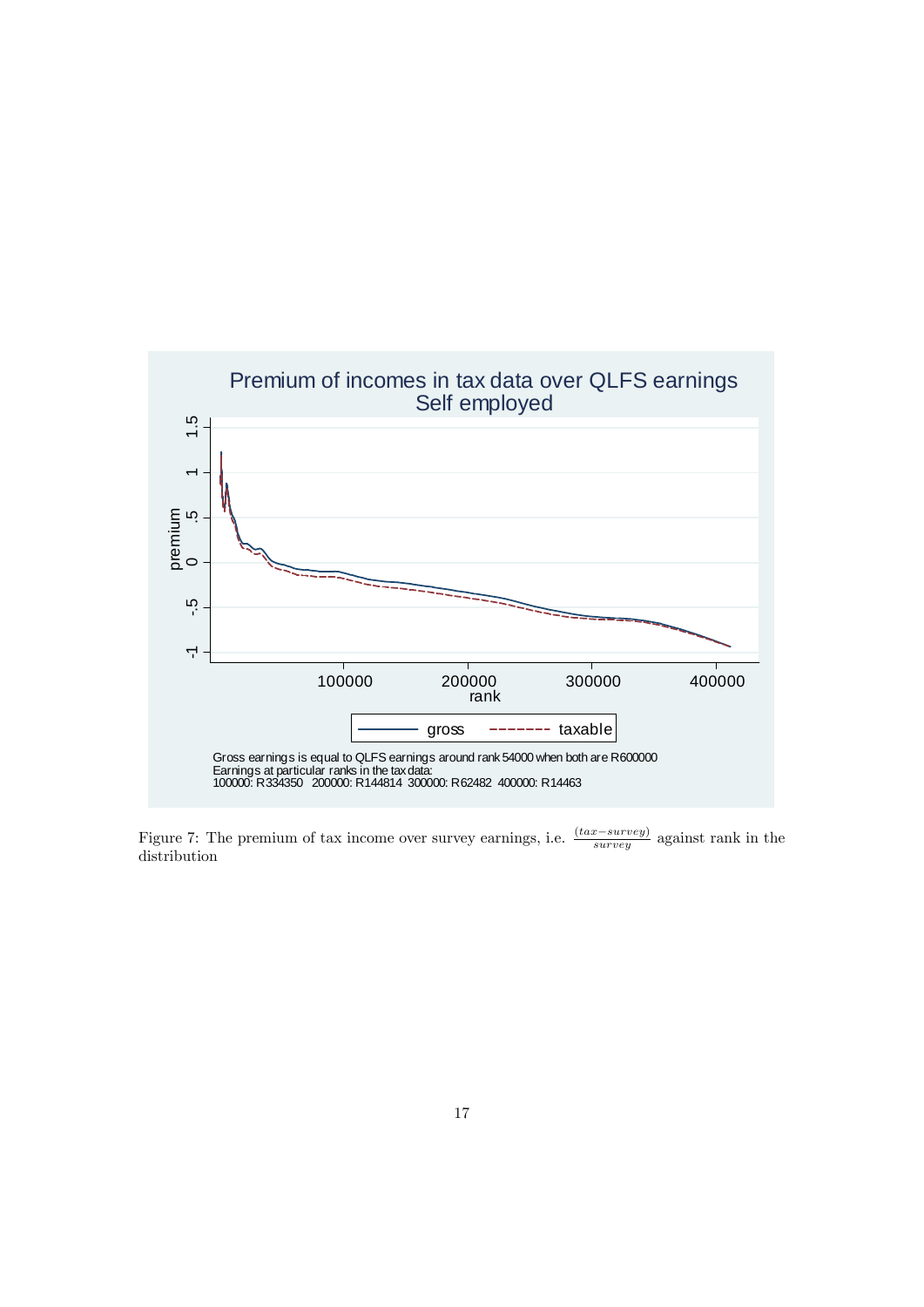|                            | Employees | Self-employed Everyone |       |
|----------------------------|-----------|------------------------|-------|
| QLFS data                  | 0.567     | 0.684                  | 0.592 |
| Adjusted QLFS data   0.599 |           | 0.716                  | 0.620 |

Table 4: Gini coefficients for earnings adjusting for underreporting

The second hypothesis is very plausible given the fact that these sorts of incomes are unlikely to attract the sort of audit attention of the top earners. Furthermore some of the transactions of skilled mechanics and artisans (who might fall into this income range) may occur in cash and may actually be more difficult to audit.

#### 6.3 Tax data versus survey data

Our findings are in line with the theoretical expectation that tax data would be more accurate and would have better coverage where earnings are easy to audit and reported accurately by third parties (employers in this case), but would be under-declared where they are more difficult to audit and where the likelihood of being monitored is low. This would explain why the earnings data in the surveys tracks the regular earnings in the tax data, but the slopes of the "tax parade" and "survey parade" are very different when looking at individuals whose main source of income is from profit and investment returns.

#### 6.4 The implication for the study of inequality

We saw that the different additional sources of income tended to be correlated with income, thus tending to exacerbate inequality. In order to get some fix on the possible implication, we take the premia that we estimated in Figures 3 and 7 and use them to ináate the earnings at the corresponding positions in the survey distribution, with the following exceptions:

- $\bullet$  In the case of the QLFS, we inflate all earnings from wage employment by 20%, except if the premium is predicted to be higher (i.e. at higher positions in the distribution)
- If the predicted premium in the self-employment distribution is negative, we do not adjust the earnings downwards.

The impact of these adjustments on the Gini coefficients for labour earnings is shown in Table 4. We see that the Gini coefficient for labour earnings in the pooled four waves of the QLFS is 0.567, which is very similar to the estimates shown in Wittenberg (2017b, Figure 1, p.299). Once we ináate these earnings upwards in line with the premiums shown in Figure 3 the Gini rises by three points to  $0.599$ . Similarly the Gini coefficient for self-employment income (ináated upwards in line with the premia shown in Figure 7, where positive) also goes up by three percentage points to 0.716. Consequently inequality of overall earnings also rises three percentage points. Unsurprisingly the distribution of self-employment income is considerably more unequal than income from employment.

In order to get a sense of what this type of inequality means, we end this analysis by reporting the traditional Penís parade for the overall earnings distribution (i.e. both employee and selfemployed), using the adjusted QLFS data as our guide and norming the average height to 1.79m, as was done in the parade on personal per capita income cited earlier.

The dwarf leading this parade is not even one centimetre tall. After a minute of the parade (and 216 000 individuals), the person passing by is still only 8 cm tall. By the time a quarter of the parade has passed after Öfteen minutes and 3.2 million people, the height of the dwarf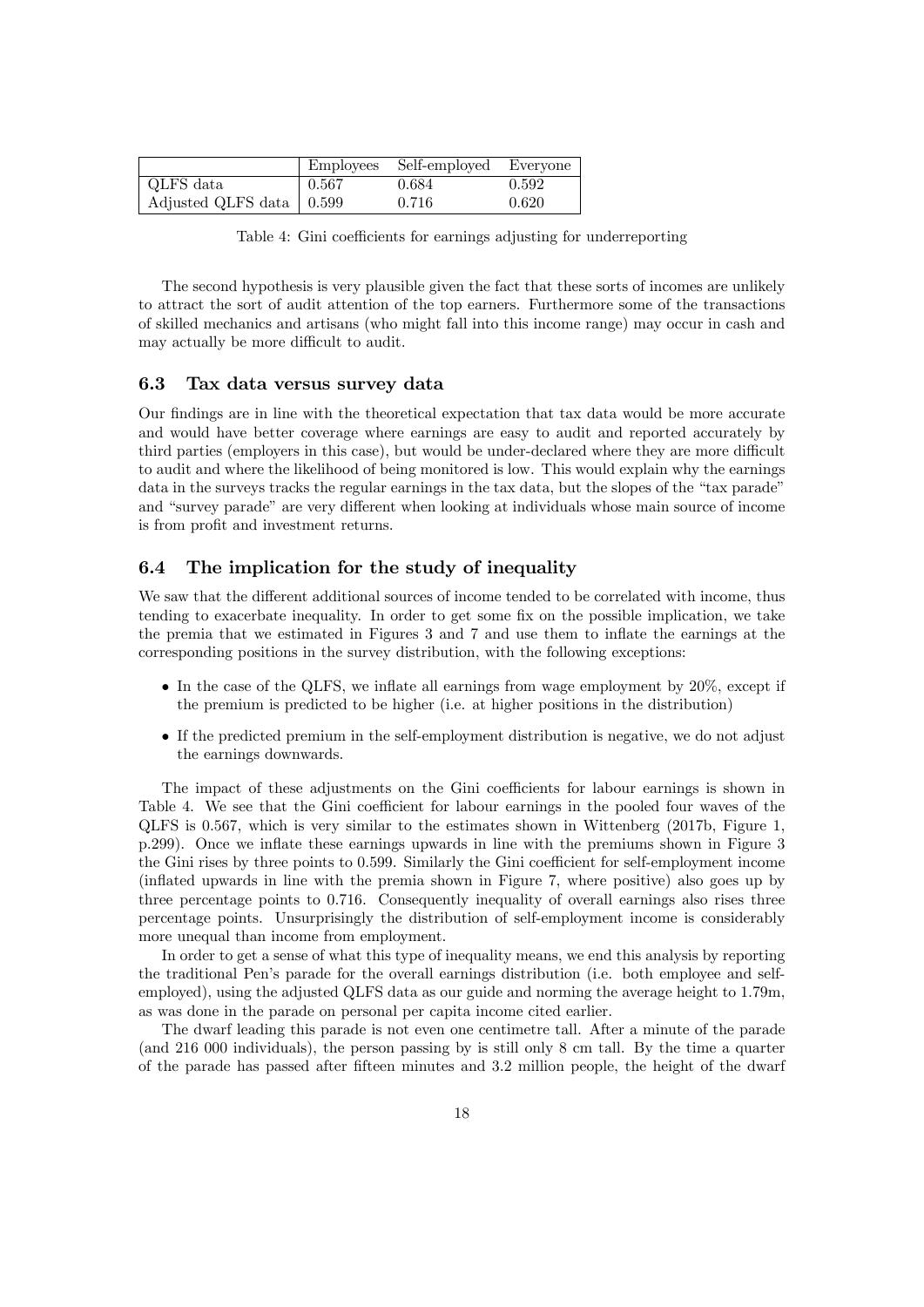marching past is 38 cm - around shin height. At the half an hour mark the parade has reached double that height i.e 76 cm, which is still below the belt. It is only in the 45th minute that someone of average height comes past. And as in the previous parade, the heights increase rather rapidly. At the 50th minute the height is at  $2.91 \text{ m}$ , at  $55 \text{ minutes we're up to } 5 \text{ m}$  and at the 59th minute an individual 10.9 m tall strides past. In the last four-hundredths of a second the tallest person in the adjusted QLFS earnings parade comes by with a height of 144 m. If we take the tax data we would still see an individual of over 300m before the end.

In broad outlines it is remarkable how similar this parade looks to the income parade quoted earlier. The person with average earnings comes past a few minutes earlier, but in broad outlines the inequality in these adjusted earnings is very similar to overall inequality in 1993. Indeed Wittenberg (2017b) shows that the overall trends in inequality mirror those in earnings very  $\csc$  closely – except that overall inequality is always somewhat higher because of the unequal way that labour income is distributed across households. The implication is that inequality measures for overall income inequality should probably be a few percentage points higher, due to the measurement issues suggested by Table 4. It is clear, as most analyses have suggested (Leibbrandt, Woolard, Finn and Argent 2010), that inequality hasn't budged since the end of apartheid.

## 7 Conclusion

Our analysis suggests that there are measurement and coverage errors in both the survey and the tax data. It seems that the earnings question for employees is eliciting before tax regular earnings, but missing annual bonuses, medical aid contributions and other benefits. The errors are likely to be bigger at the top of the distribution, implying that inequality measures will be underestimated. In the case of self-employment, it appears that the gaps are larger but that the tax data is finding too few incomes for individuals earning just below R50 000 per month. The overall impact of mismeasurement is again likely to understate inequality. Overall we suggest that earnings inequality as measured by the Gini coefficient may be three percentage points higher.

### References

- Daniels, R. C.: 2012, Questionnaire design and response propensities for employee income micro data, Working Paper 89, SALDRU. Revised version. Available from opensaldru.uct.ac.za.
- Edwards, L., Sanfilippo, M. and Sundaram, A.: 2016, Importing and firm performance: New evidence from South Africa, Working Paper 2016/39, UNU-WIDER.
- Finn, A.: 2015, A national minimum wage in the context of the South African labour market, Working Paper 153, SALDRU, University of Cape Town.
- Isaacs, G.: 2016, Zuma's national minimum wage "own goal",  $GroundUp$  15 February 2016. http://www.groundup.org.za/article/zumas-national-minimum-wage-own-goal.
- Kerr, A.: 2016, Job flows, worker flows, and churning in South Africa, *Working Paper 2016/37*, UNU-WIDER.
- Kerr, A., Lam, D. and Wittenberg, M.: 2016, Post-Apartheid Labour Market Series [dataset], DataFirst, University of Cape Town. Version 3.1.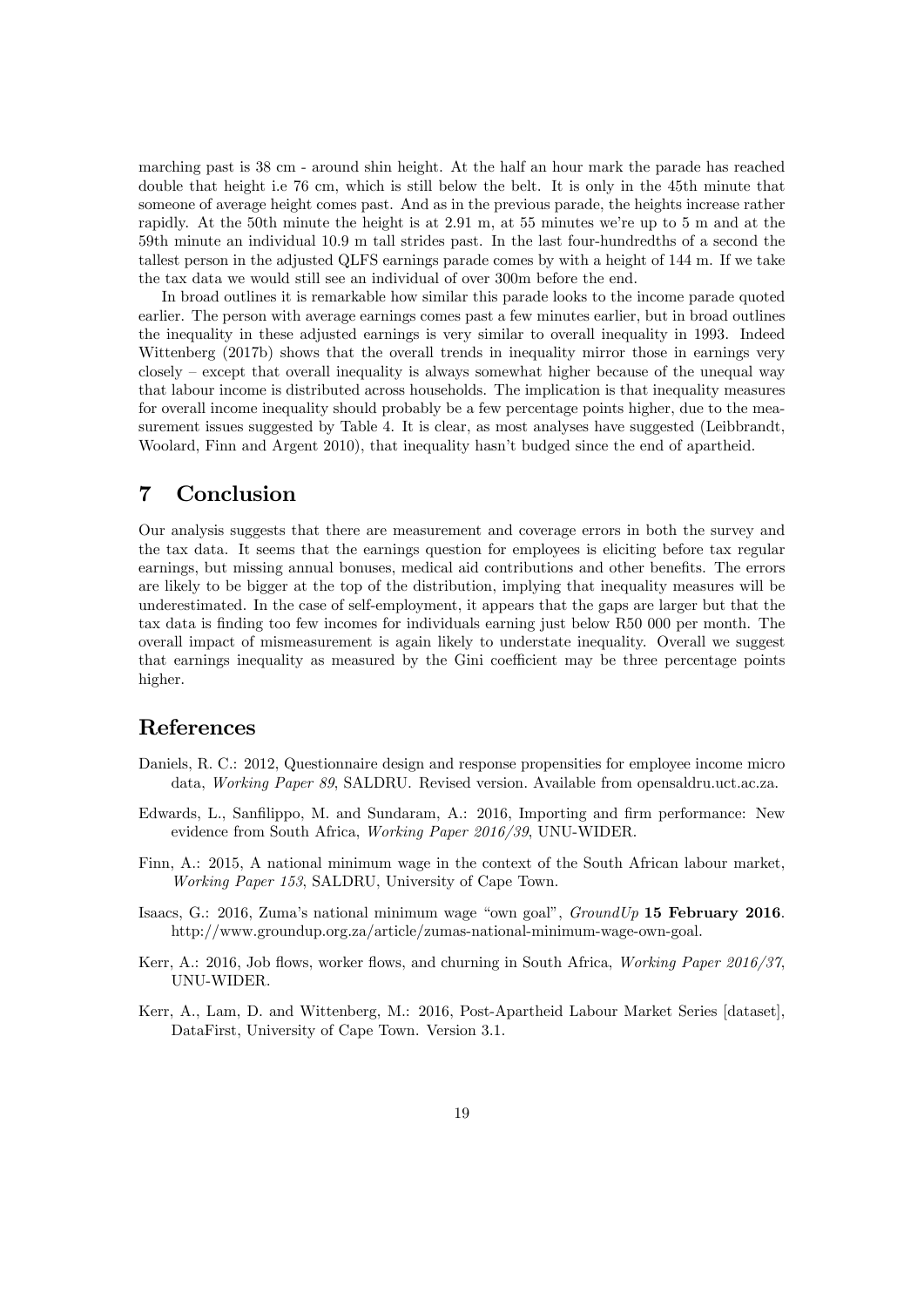- Leibbrandt, M., Woolard, I., Finn, A. and Argent, J.: 2010, Trends in South African income distribution and poverty since the fall of Apartheid, Social, Employment and Migration Working Papers 101, OECD. http://dx.doi.org/10.1787/5kmms0t7p1ms-en.
- Orthofer, A.: 2016, Wealth inequality in South Africa: Evidence from survey and tax data, Working Paper 15, REDI3X3.
- Pen, J.: 1971, Income Distribution, Allen Lane, The Penguin Press, London.
- Pieterse, D., Kreuser, C. F. and Gavin, E.: 2016, Introduction to the South African Revenue Service and National Treasury firm-level panel, Working Paper 2016/42, UNU-WIDER.
- Seekings, J. and Nattrass, N.: 2015a, 'National' minimum wage setting in South Africa, Working Paper 362, CSSR, University of Cape Town.
- Seekings, J. and Nattrass, N.: 2015b, Policy, Politics and Poverty in South Africa, Palgrave Macmillan, Houndmills, Basingstoke, United Kingdom.
- Statistics South Africa: 2010, Quarterly Labour Force Survey Questionnaire 2010:Q3.
- Tregenna, F. and Tsela, M.: 2012, Inequality in South Africa: The distribution of income, expenditure and earnings, *Development Southern Africa*  $29(1)$ ,  $35-61$ .
- Wittenberg, M.: 2012, Economics and transformation: Measurement, models, maths and myths, Inaugural Lecture 8 August 2012, University of Cape Town.
- Wittenberg, M.: 2014, Analysis of employment, real wage, and productivity trends in South Africa since 1994, Conditions of Work and Employment Series 45, International Labour Office.
- Wittenberg, M.: 2017a, Wages and wage inquality in South Africa 1994-2011: Part  $1$ wage measurement and trends, South African Journal of Economics  $85(2)$ , 279–297. http://dx.doi.org/10.1111/saje.12148.
- Wittenberg, M.: 2017b, Wages and wage inquality in South Africa 1994-2011: Part  $2 in$ equality measurement and trends, South African Journal of Economics  $85(2)$ , 298–318. http://dx.doi.org/10.1111/saje.12147.
- Wittenberg, M. and Pirouz, F.: 2013, The measurement of earnings in the postapartheid period: An overview, Technical Paper 23, DataFirst. available at http://www.datafirst.uct.ac.za/images/docs/DataFirst-TP13 23.pdf.